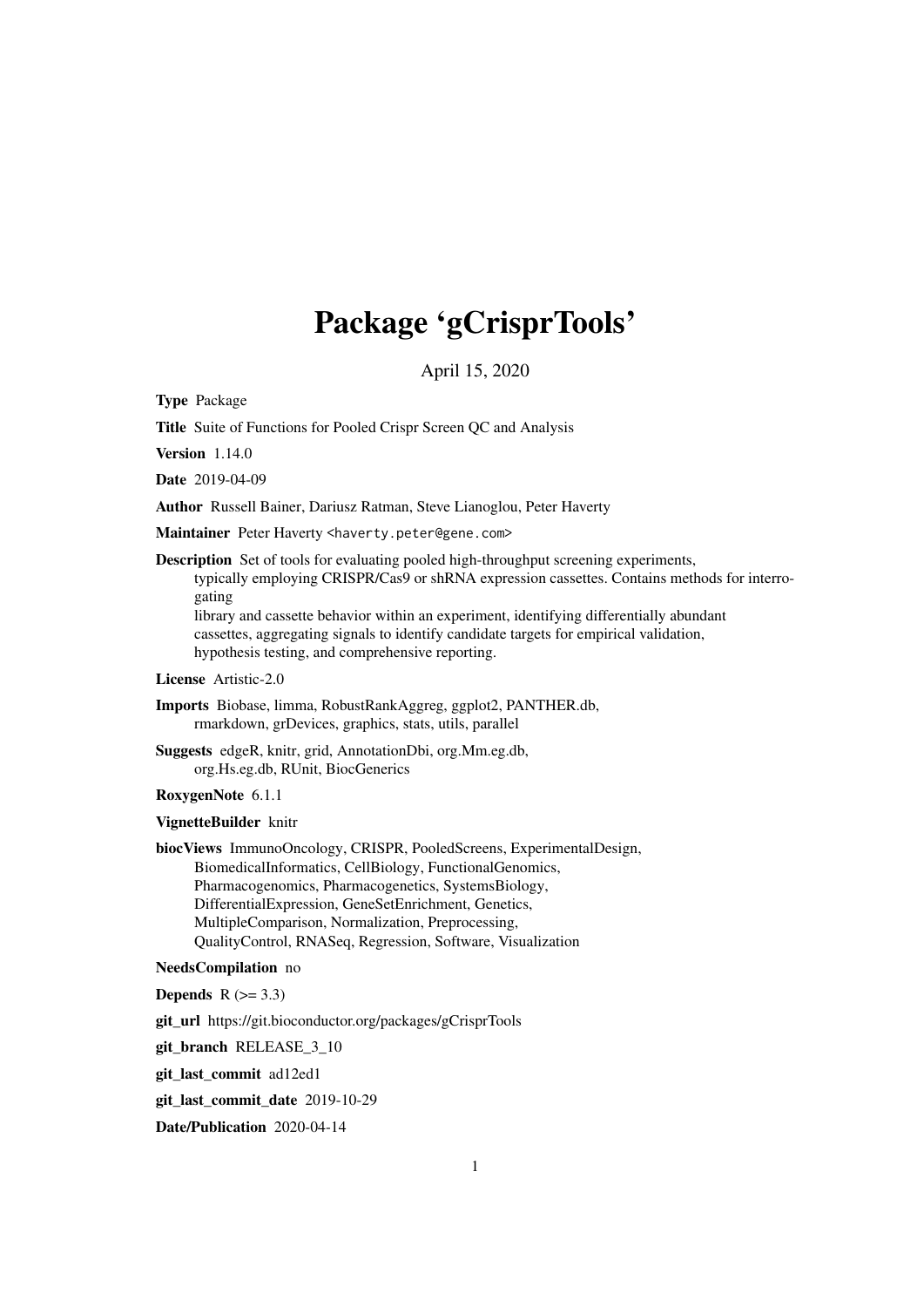# <span id="page-1-0"></span>R topics documented:

| Index               | 35             |
|---------------------|----------------|
|                     | 34             |
| fit                 | 34             |
|                     | 33             |
|                     | 33             |
|                     | 32             |
|                     | 31             |
|                     | 30             |
|                     | 29             |
|                     | 28             |
| $ct$ ROC.           | 27             |
|                     | 26             |
|                     | 25             |
|                     | 24             |
|                     | 23             |
|                     | 22             |
|                     | 21             |
|                     | 20             |
|                     | 19             |
|                     | 18             |
|                     | 17             |
|                     | 16             |
|                     | 15             |
|                     | 13             |
|                     | 12             |
|                     | 11             |
|                     | 10             |
|                     | 9              |
|                     | 8              |
|                     | 7              |
|                     | 6              |
| ct.DirectionalTests | 5              |
|                     | $\overline{4}$ |
|                     | 3<br>4         |
|                     | 3              |
|                     | $\overline{2}$ |
|                     |                |

gCrisprTools-package *gCrisprTools*

# Description

Pipeline for using CRISPR data at Genentech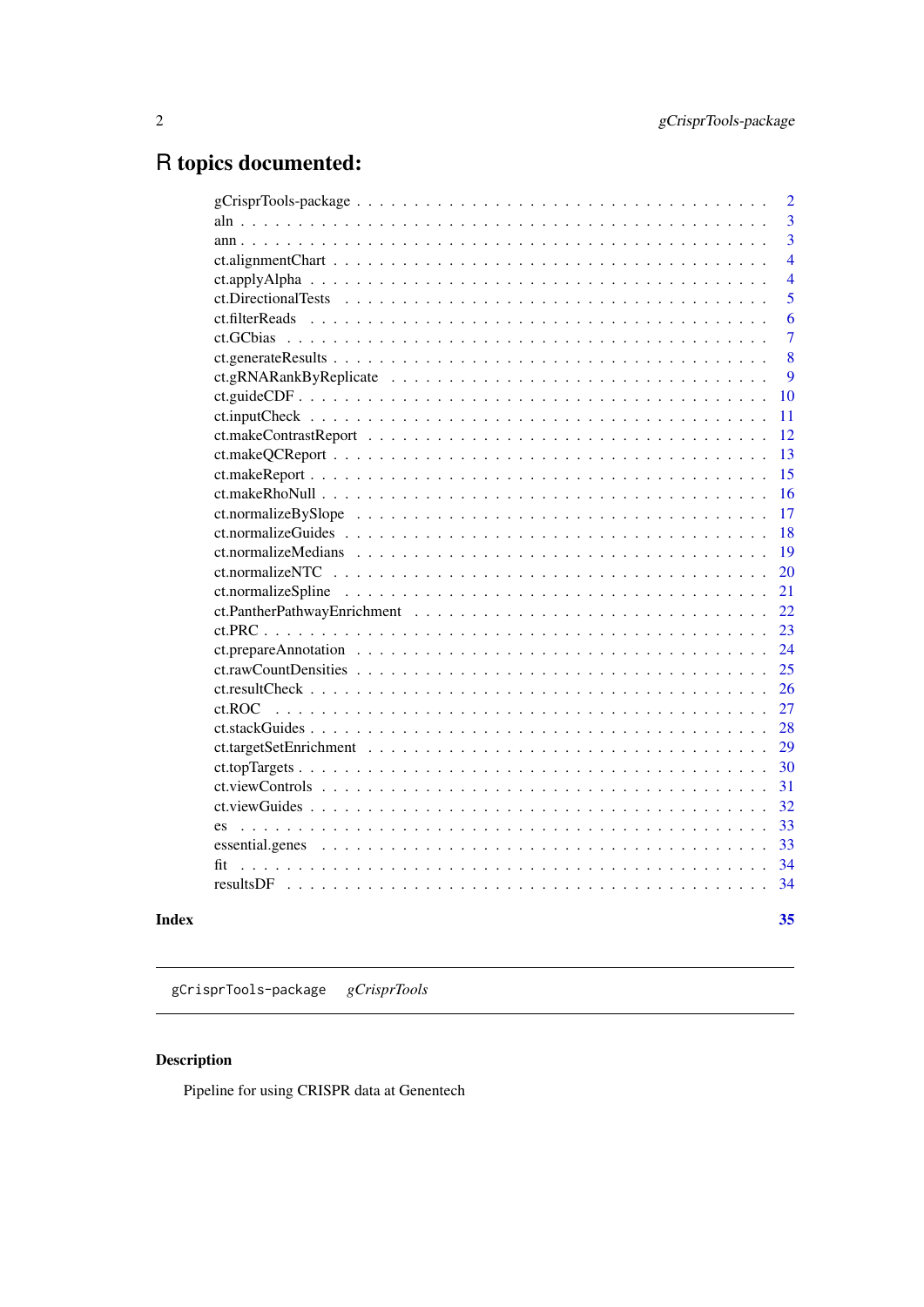# <span id="page-2-0"></span>Description

Example alignment matrix file for the provided example Crispr screen. All sample, gRNA, and Gene information has been anonymized and randomized.

# Source

Genentech, Inc.

# See Also

Please see 'vignettes/Crispr\_example\_workflow.R' for details.

#### Examples

data("aln") head(aln)

ann *Annotation file for a mouse Crispr library*

# Description

Example annotation file for the screen data provided in es. All sample, gRNA, and Gene information has been anonymized and randomized.

# Source

Genentech, Inc.

# See Also

Please see 'vignettes/Crispr\_example\_workflow.R' for details.

# Examples

data("ann") head(ann)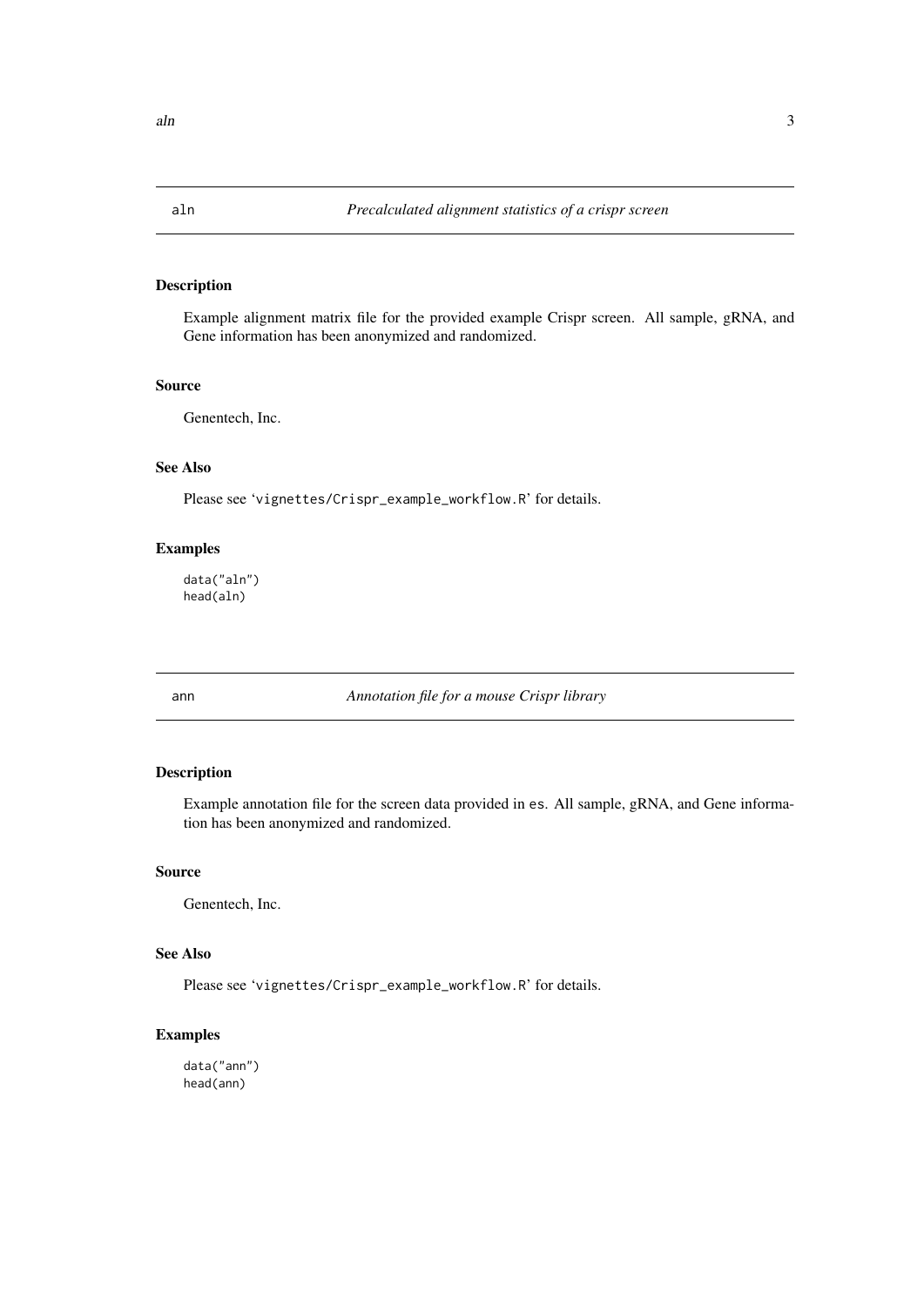<span id="page-3-0"></span>

#### Description

This function displays the alignemnt statistics for a pooled Crispr screen, reported directly from an alignment statistic matrix.

#### Usage

ct.alignmentChart(aln, sampleKey = NULL)

# Arguments

| aln       | A numeric matrix of alignment statistics for a Crispr experiment. Corresponds                                                               |
|-----------|---------------------------------------------------------------------------------------------------------------------------------------------|
|           | to a 4xN matrix of read counts, with columns indicating samples and rows in-                                                                |
|           | dicating the number of "targets", "nomatch", "rejections", and "double_match"                                                               |
|           | reads. Details about these classes may be found in the best practices vignette or<br>as part of the report generated with ct. makeReport(). |
| sampleKey | An optional ordered factor linking the samples to experimental variables. The<br>names attribute should exactly match those present in aln. |

# Value

A grouped barplot displaying the alignment statistics for each sample included in the alignment matrix, which usually corresponds to all of the samples in the experiment.

# Author(s)

Russell Bainer

#### Examples

```
data('aln')
ct.alignmentChart(aln)
```
ct.applyAlpha *Apply RRA 'alpha' cutoff to RRAalpha input*

#### Description

The 'alpha' part of RRAalpha is used to consider only the top guide-level scores for gene-level statistics. Practically, all guides failing the cutoff get a pvalue of 1. There are three ways of determining which guides fail. See 'scoring' below.

# Usage

```
ct.applyAlpha(stats, RRAalphaCutoff = 0.1, scoring = c("combined",
  "pvalue", "fc"))
```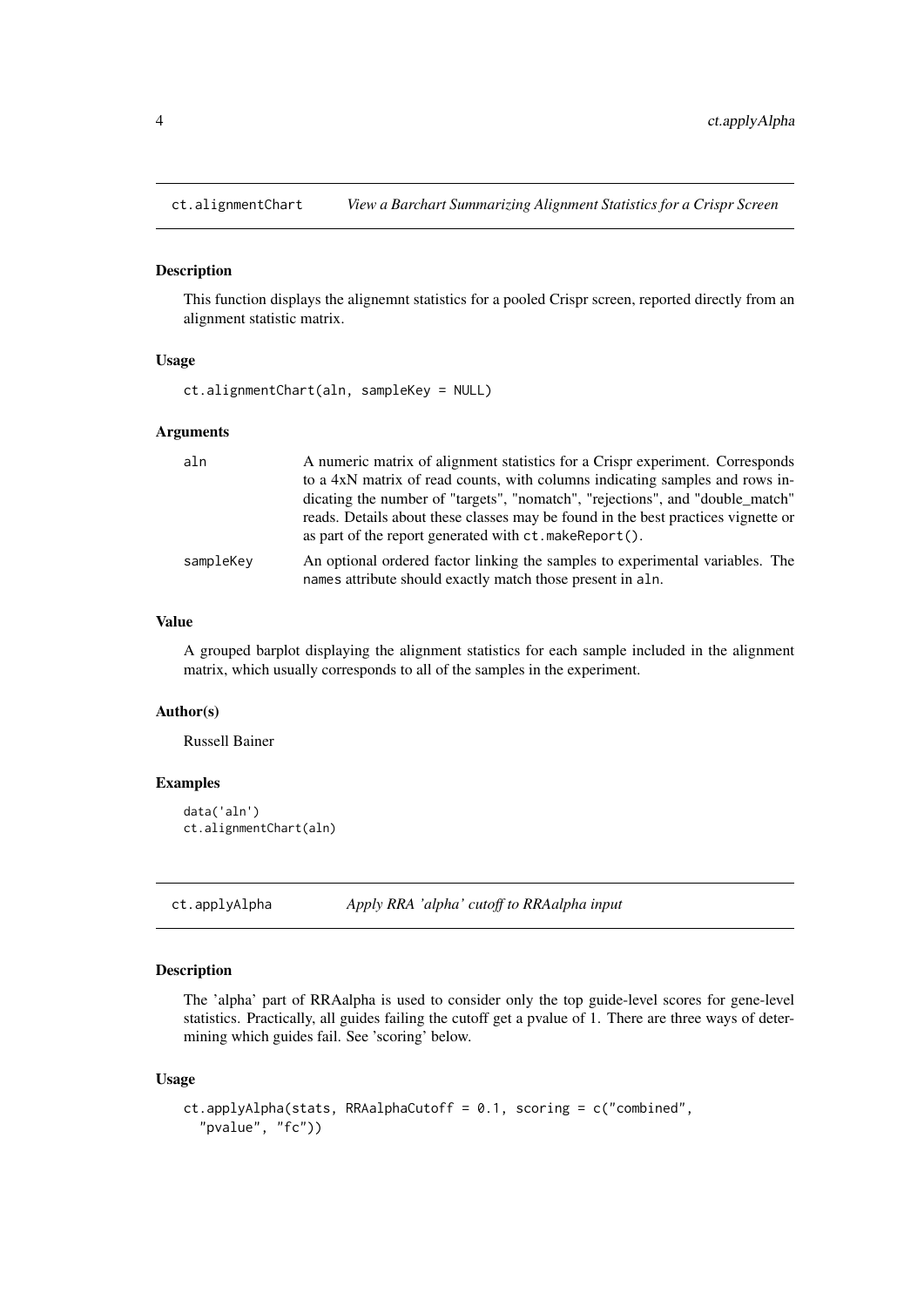### <span id="page-4-0"></span>Arguments

| stats | three-column numeric matrix with pvalues for down and up one-sided test with |
|-------|------------------------------------------------------------------------------|
|       | guide-level fold changes (coefficients from the relevant contrast).          |

- RRAalphaCutoff A cutoff to use when defining gRNAs with significantly altered abundance during the RRAa aggregation step, which may be specified as a single numeric value on the unit interval or as a logical vector. When supplied as a logical vector (of length equal to nrows(fit)), this parameter directly indicates the gRNAs to include during RRAa aggregation. Otherwise, if scoring is set to pvalue or combined, this parameter is interpreted as the maximum nominal pvalue required to consider a gRNA's abundance meaningfully altered during the aggregation step. If scoring is fc, this parameter is interpreted as the proportion of the list to be considered meaningfully altered in the experiment (e.g., if RRAalphaCutoff is set to 0.05, only consider the rankings of the 5 (or downregulated) gRNAs for the purposes of RRAa calculations).
- scoring The gRNA ranking method to use in RRAa aggregation. May take one of three values: pvalue, fc, or 'combined'. pvalue indicates that the gRNA ranking statistic should be created from the (one-sided) p-values in the fit object. fc indicates that the ranks of the gRNA coefficients should be used instead, and combined indicates that that the coefficents should be used as the ranking statistic but gRNAs are discarded in the aggregation step based on the corresponding nominal p-value in the fit object.

#### Value

data.frame with guide-level pvals, fold change, and scores.deplete and scores.enrich which are the input the RRAalpha

# Author(s)

Russell Bainer

ct.DirectionalTests *Compute Directional P-values from eBayes Output*

#### Description

This function produces two sets of one-sided P-values derived from the moderated t-statistics produced by eBayes.

### Usage

```
ct.DirectionalTests(fit, contrast.term = NULL)
```

| fit           | An object of class MArrayLM containing, at minimum, a df. residual slot con-<br>taining the appropriate degres of freedom for each test, and a t slot containing t<br>statistics. |
|---------------|-----------------------------------------------------------------------------------------------------------------------------------------------------------------------------------|
| contrast.term | If a fit object with multiple coefficients is passed in, a string indiating the coef-<br>ficient of interest.                                                                     |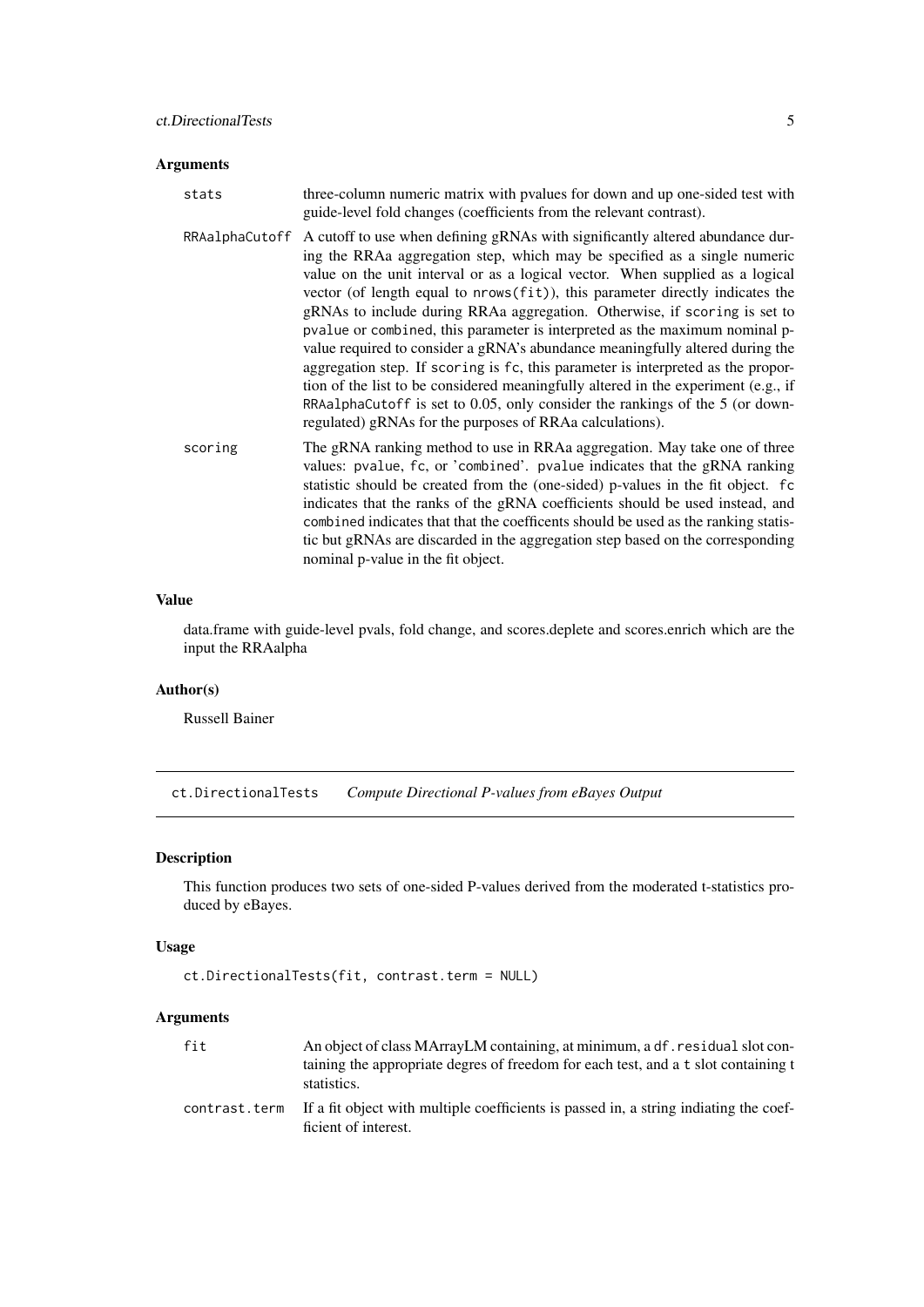#### <span id="page-5-0"></span>Value

A matrix object with two numeric columns, indicating the p-values quantifying the evidence for enrichment and depletion of each feature in the relevant model contrast.

#### Author(s)

Russell Bainer

# Examples

```
data('fit')
ct.DirectionalTests(fit)
```
ct.filterReads *Remove low-abundance elements from an ExpressionSet object*

#### Description

This function removes gRNAs only present in very low abundance across all samples of a pooled Crispr screening experiment. In most cases very low-abundance guides are the result of low-level contamination from other libraries, and often distort standard normalization approaches. This function trims gRNAs in a largely heuristic way, assuming that the majority of 'real' gRNAs within the library are comparably abundant in at least some of the samples (such as unexpanded controls), and that contaminants are present at negligible levels. Specifically, the function trims the trim most abundant guides from the upper tail of each log-transformed sample distribution, and then omits gRNAs whose abundances are always less than  $1/(2^{\wedge} \log 2$ . ratio) of this value.

# Usage

```
ct.filterReads(eset, trim = 1000, log2.ratio = 4, sampleKey = NULL,
 plot.it = TRUE, read.floor = NULL)
```

| eset       | An unnormalized ExpressionSet object containing, at minimum, a matrix of<br>$gRNA$ counts accessible with exprs().                                                                                                                      |
|------------|-----------------------------------------------------------------------------------------------------------------------------------------------------------------------------------------------------------------------------------------|
| trim       | The number of gRNAs to be trimmed from the top of the distribution before<br>estimating the abundance range. Empirically, this usually should be equal to<br>about 2 to 5 percent of the guides in the library.                         |
| log2.ratio | Maximum abundance of contaminant gRNAs, expressed on the log2 scale from<br>the top of the trimmed range of each sample. That is, $log2$ ratio = 4 means to<br>discard all gRNAs whose abundance is $(1/2)^{4}$ of the trimmed maximum. |
| sampleKey  | An (optional) sample key, supplied as an ordered factor linking the samples to<br>experimental variables. The names attribute should exactly match those present<br>in eset, and the control set is assumed to be the first level.      |
| plot.it    | Logical value indicating whether to plot the adjusted gRNA densities on the<br>default device.                                                                                                                                          |
| read.floor | Optionally, the minimum number of reads required for each gRNA.                                                                                                                                                                         |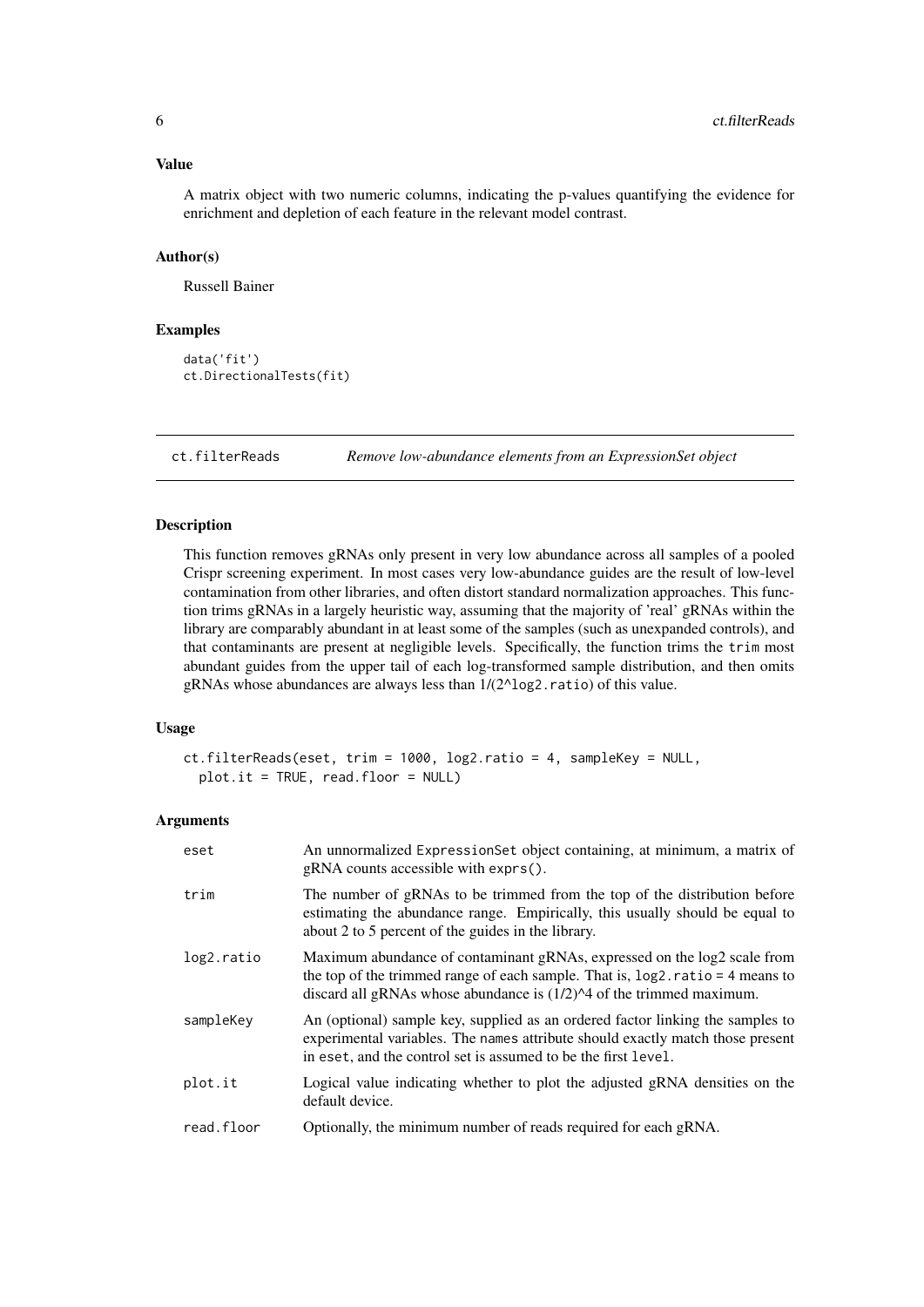#### <span id="page-6-0"></span>ct.GCbias 7

# Value

An ExpressionSet object, with trace-abundance gRNAs omitted.

# Author(s)

Russell Bainer

# Examples

```
data('es')
ct.filterReads(es)
```
ct.GCbias *Visualization of gRNA GC Content Trends*

# Description

This function visualizes relationships between gRNA GC content and their measured abundance or various differential expression model estimates.

#### Usage

ct.GCbias(data.obj, ann, sampleKey = NULL, lib.size = NULL)

# Arguments

| data.obj  | An ExpressionSet or fit (MArrayLM) object to be analyzed for the presence of<br>GC content bias.                                                                                                                                                                                                                                                                           |
|-----------|----------------------------------------------------------------------------------------------------------------------------------------------------------------------------------------------------------------------------------------------------------------------------------------------------------------------------------------------------------------------------|
| ann       | An annotation data. frame, used to estimate GC content for each guide. Guides<br>are annotated by row, and the object must minimally contain a target col-<br>umn containing a character vector that indicates the corresponding nucleotide<br>sequences.                                                                                                                  |
| sampleKey | An optional sample key, supplied as a factor linking the samples to experimental<br>variables. The names attribute should exactly match those present in eset, and<br>the control set is assumed to be the first level. Ignored in the analysis of model<br>fit objects.                                                                                                   |
| lib.size  | An optional vector of voom-appropriate library size adjustment factors, usually<br>calculated with calcNormFactors and transformed to reflect the appropriate<br>library size. These adjustment factors are interpreted as the total library sizes<br>for each sample, and if absent will be extrapolated from the columnwise count<br>sums of the exprs slot of the eset. |

#### Value

An image relating GC content to experimental observations on the default device. If the provided data.obj is an ExpressionSet, this takes the form of a scatter plot where the GC with a smoothed trendline within each sample. If data.obj is a fit object describing a linear model contrast, then four panels are returned describing the GC content distribution and its relationship to guide-level fold change, standard deviation, and P-value estimates.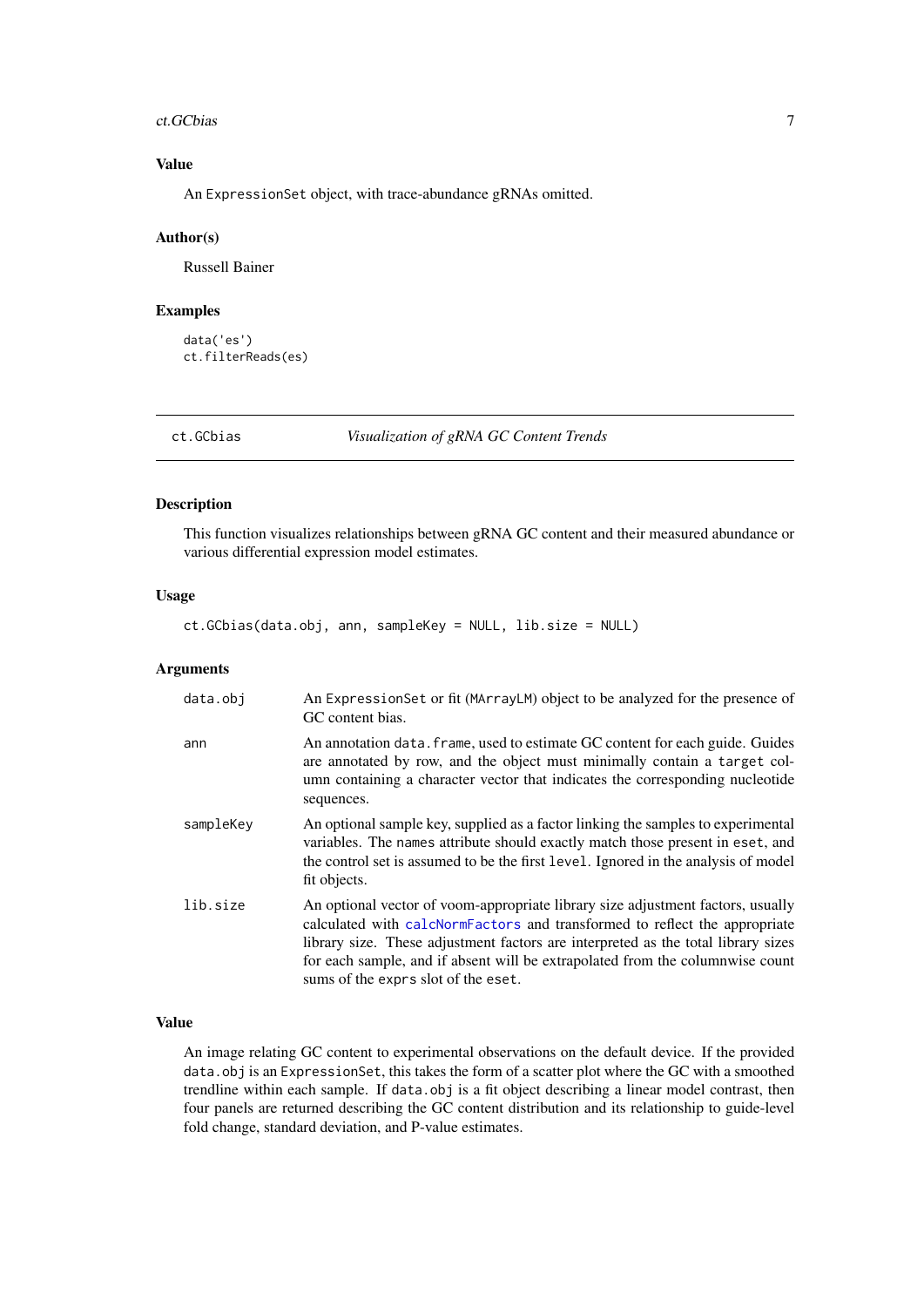# Author(s)

Russell Bainer

#### Examples

```
data('es')
data('ann')
data('fit')
ct.GCbias(es, ann)
ct.GCbias(fit, ann)
```
<span id="page-7-1"></span>ct.generateResults *Calculate results of a crispr screen from a contrast*

# Description

This is a wrapper function that enables direct generation of target-level p-values from a crispr screen.

# Usage

```
ct.generateResults(fit, annotation, RRAalphaCutoff = 0.1,
  permutations = 1000, contrast.term = NULL, scoring = c("combined",
  "pvalue", "fc"), permutation.seed = NULL)
```

| fit           | An object of class MArrayLM containing, at minimum, a t slot with t-statistics<br>from the comparison, a df. residual slot with the corresponding residuals fo<br>the model fits, and an Amean slot with the respective mean abundances.                                                                                                                                                                                                                                                                                                                                                                                                                                                                                                                                                                                                                                                                                                                                                                                                                                                                                                                                                 |
|---------------|------------------------------------------------------------------------------------------------------------------------------------------------------------------------------------------------------------------------------------------------------------------------------------------------------------------------------------------------------------------------------------------------------------------------------------------------------------------------------------------------------------------------------------------------------------------------------------------------------------------------------------------------------------------------------------------------------------------------------------------------------------------------------------------------------------------------------------------------------------------------------------------------------------------------------------------------------------------------------------------------------------------------------------------------------------------------------------------------------------------------------------------------------------------------------------------|
| annotation    | An annotation file for the experiment. gRNAs are annotated by row, and must<br>minimally contain columns geneSymbol and geneID.                                                                                                                                                                                                                                                                                                                                                                                                                                                                                                                                                                                                                                                                                                                                                                                                                                                                                                                                                                                                                                                          |
|               | RRAalphaCutoff A cutoff to use when defining gRNAs with significantly altered abundance dur-<br>ing the RRAa aggregation step, which may be specified as a single numeric<br>value on the unit interval or as a logical vector. When supplied as a logical<br>vector (of length equal to nrows(fit)), this parameter directly indicates the<br>gRNAs to include during RRAa aggregation. Otherwise, if scoring is set to<br>pvalue or combined, this parameter is interpreted as the maximum nominal p-<br>value required to consider a gRNA's abundance meaningfully altered during the<br>aggregation step. If scoring is fc, this parameter is interpreted as the propor-<br>tion of the list to be considered meaningfully altered in the experiment (e.g., if<br>RRAalphaCutoff is set to 0.05, only consider the rankings of the 5 (or down-<br>regulated) gRNAs for the purposes of RRAa calculations).<br>Note that this function uses directional tests to identify enriched or depleted<br>targets, and when RRAalphaCutoff is provided as a logical vector, only one of<br>these hypotheses is implicitly specified; this means that enrichment and deple-<br>tion cannot be. |
| permutations  | The number of permutations to use during the RRAa aggregation step.                                                                                                                                                                                                                                                                                                                                                                                                                                                                                                                                                                                                                                                                                                                                                                                                                                                                                                                                                                                                                                                                                                                      |
| contrast.term | If a fit object with multiple coefficients is passed in, a string indiating the coef-<br>ficient of interest.                                                                                                                                                                                                                                                                                                                                                                                                                                                                                                                                                                                                                                                                                                                                                                                                                                                                                                                                                                                                                                                                            |

<span id="page-7-0"></span>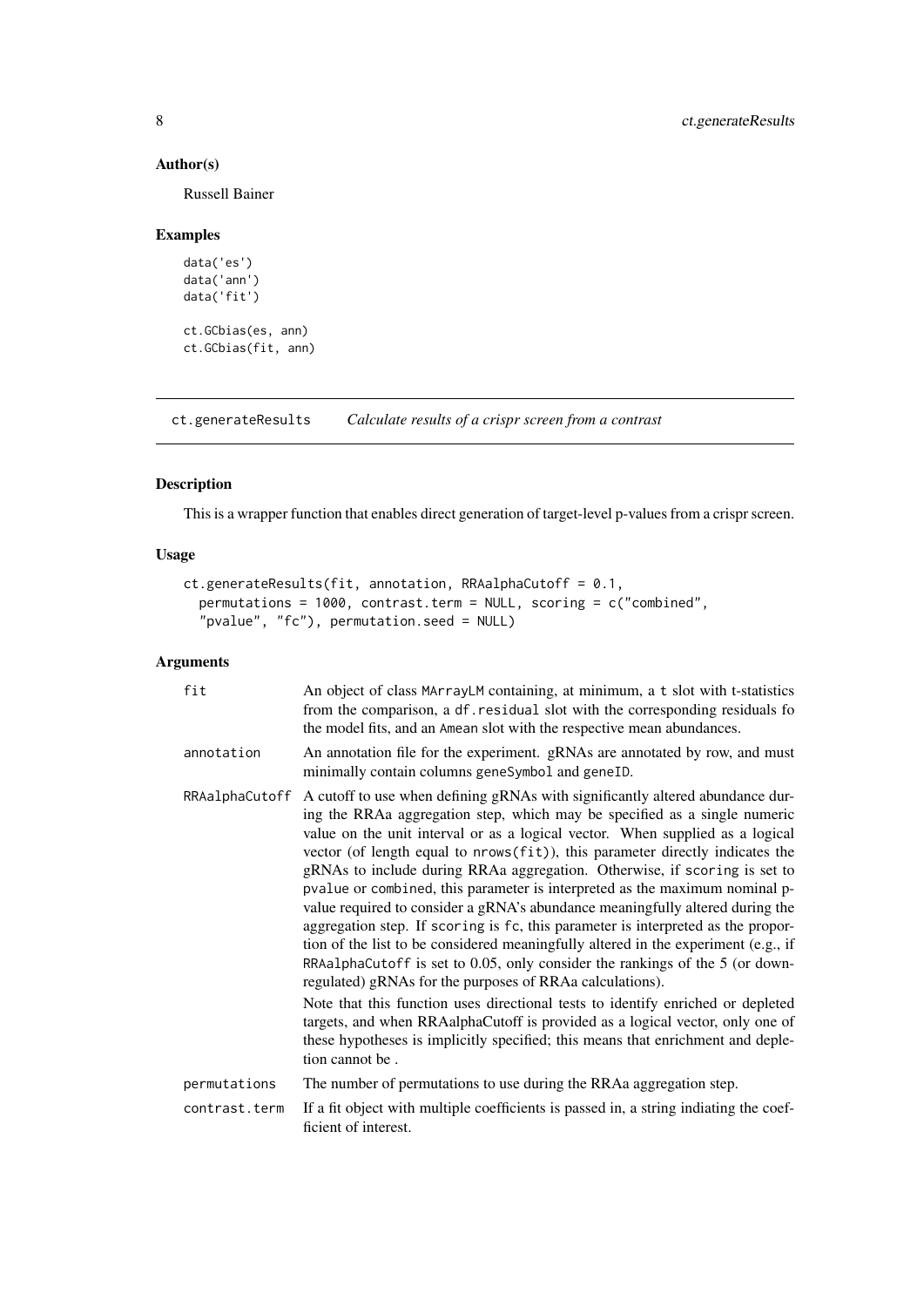<span id="page-8-0"></span>

| scoring | The gRNA ranking method to use in RRAa aggregation. May take one of three          |
|---------|------------------------------------------------------------------------------------|
|         | values: pvalue, fc, or 'combined', pvalue indicates that the gRNA ranking          |
|         | statistic should be created from the (one-sided) p-values in the fit object. for   |
|         | indicates that the ranks of the gRNA coefficients should be used instead, and      |
|         | combined indicates that that the coefficents should be used as the ranking statis- |
|         | tic but gRNAs are discarded in the aggregation step based on the corresponding     |
|         | nominal p-value in the fit object.                                                 |

permutation.seed

numeric seed for permutation reproducibility. Default: NULL means to not set any seed. This argument is passed through to [ct.RRAaPvals](#page-0-0).

# Value

A dataframe containing gRNA-level and target-level statistics. In addition to the information present in the supplied annotation object, the returned object indicates P-values and Q-values for the depletion and enrichment of each gRNA and associated target, the median log2 fold change estimate among all gRNAs associated with the target, and Rho statistics that are calculated internally by the RRAa algorithm that may be useful in ranking targets that are considered significant at a given alpha or false discovery threshold.

A 'resultsDF' formatted dataframe containing gene-level statistics.

#### Author(s)

Russell Bainer

#### Examples

```
data('fit')
data('ann')
output <- ct.generateResults(fit, ann, permutations = 10)
head(output)
  p = seq(0, 1, length.out=20)fc = seq(-3, 3, length.out=20)fc[2] = NAfc[3] = -20stats = data.frame(
    Depletion.P=p,
    Enrichment.P=rev(p),
    fc=fc
  \lambdact.applyAlpha(stats,scoring="combined")
```
<span id="page-8-1"></span>ct.gRNARankByReplicate

*Visualization of Ranked gRNA Abundances by Replicate*

#### Description

This function median scales and log2 transforms the raw gRNA count data contained in an ExpressionSet, and then plots the ordered expression values within each replicate. The curve colors are assigned based on a user- specified column of the pData contained in the ExpressionSet. Optionally, this function can plot the location of Nontargeting control guides (or any guides, really) within the distribution.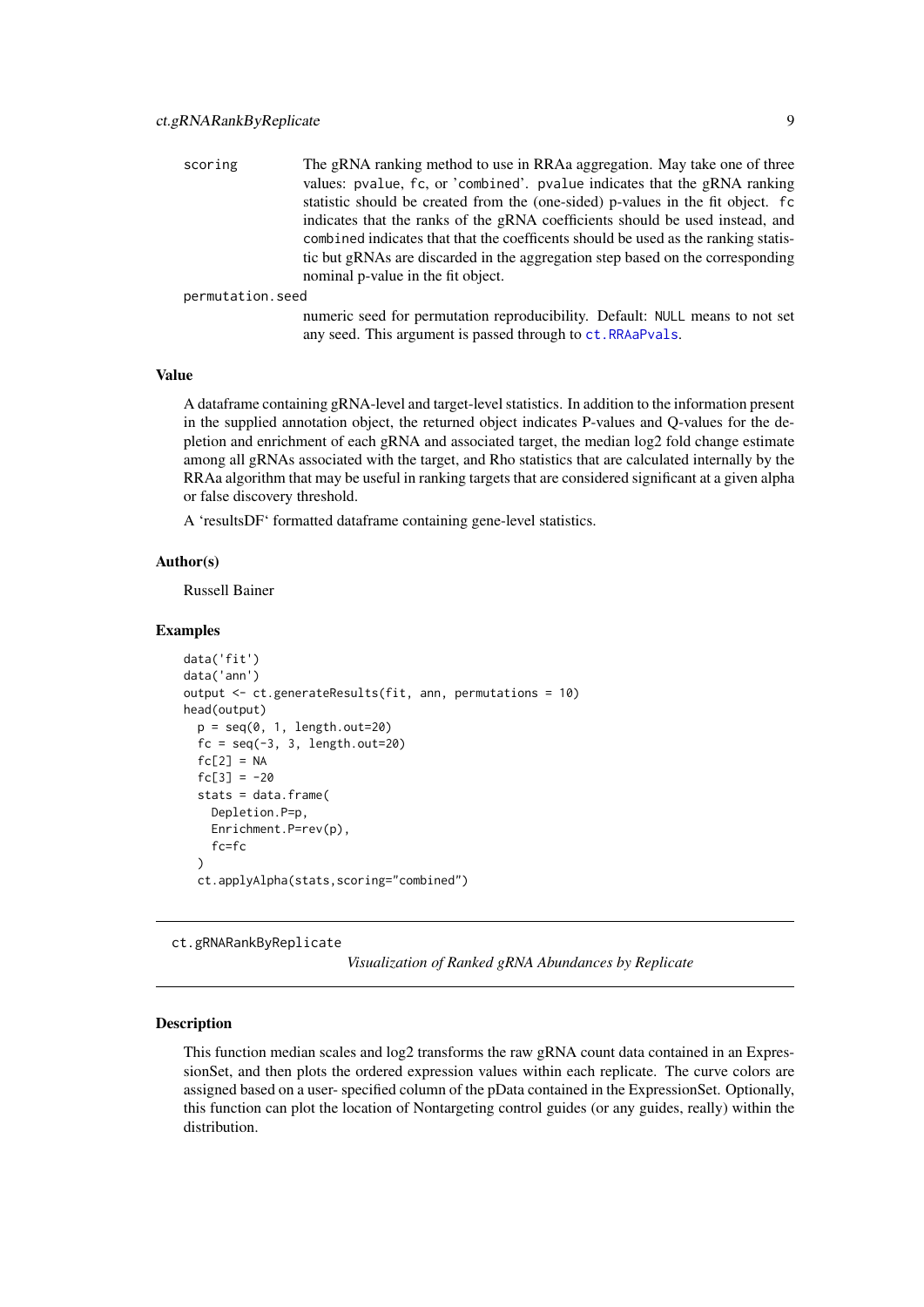### <span id="page-9-0"></span>Usage

```
ct.gRNARankByReplicate(eset, sampleKey, annotation = NULL,
 geneSymb = NULL, lib.size = NULL)
```
# Arguments

| eset       | An ExpressionSet object containing, at minimum, count data accessible by ex-<br>prs() and some phenoData.                                                                                                                                                                                                                                                                  |
|------------|----------------------------------------------------------------------------------------------------------------------------------------------------------------------------------------------------------------------------------------------------------------------------------------------------------------------------------------------------------------------------|
| sampleKey  | A sample key, supplied as a (possibly ordered) factor linking the samples to<br>experimental variables. The names attribute should exactly match those present<br>in eset, and the control set is assumed to be the first level.                                                                                                                                           |
| annotation | An annotation data frame indicating the nontargeting controls in the geneID col-<br>umn.                                                                                                                                                                                                                                                                                   |
| geneSymb   | The geneSymbol identifier(s) in annotation that corresponds to gRNAs to be<br>plotted on the curves. If the provided value is not present in the geneSymbol,<br>nontargeting controls will be plotted instead.                                                                                                                                                             |
| lib.size   | An optional vector of voom-appropriate library size adjustment factors, usually<br>calculated with calcNormFactors and transformed to reflect the appropriate<br>library size. These adjustment factors are interpreted as the total library sizes<br>for each sample, and if absent will be extrapolated from the columnwise count<br>sums of the exprs slot of the eset. |

# Value

A waterfall plot as specified, on the default device.

# Author(s)

Russell Bainer

# Examples

```
data('es')
data('ann')
#Build the sample key
library(Biobase)
sk <- ordered(relevel(as.factor(pData(es)$TREATMENT_NAME), "ControlReference"))
names(sk) <- row.names(pData(es))
ct.gRNARankByReplicate(es, sk, ann, 'Ripk3')
```
ct.guideCDF *View CDFs of the ranked gRNAs or Targets present in a crispr screen*

# Description

This function generates a plot relating the cumulative proportion of reads in each sample of a crispr screen to the abundance rank of the underlying guides (or Targets). The purpose of this algorithm is to detect potential distortions in the library composition that might not be properly controlled by sample normalization (see also: ct.stackedGuides()).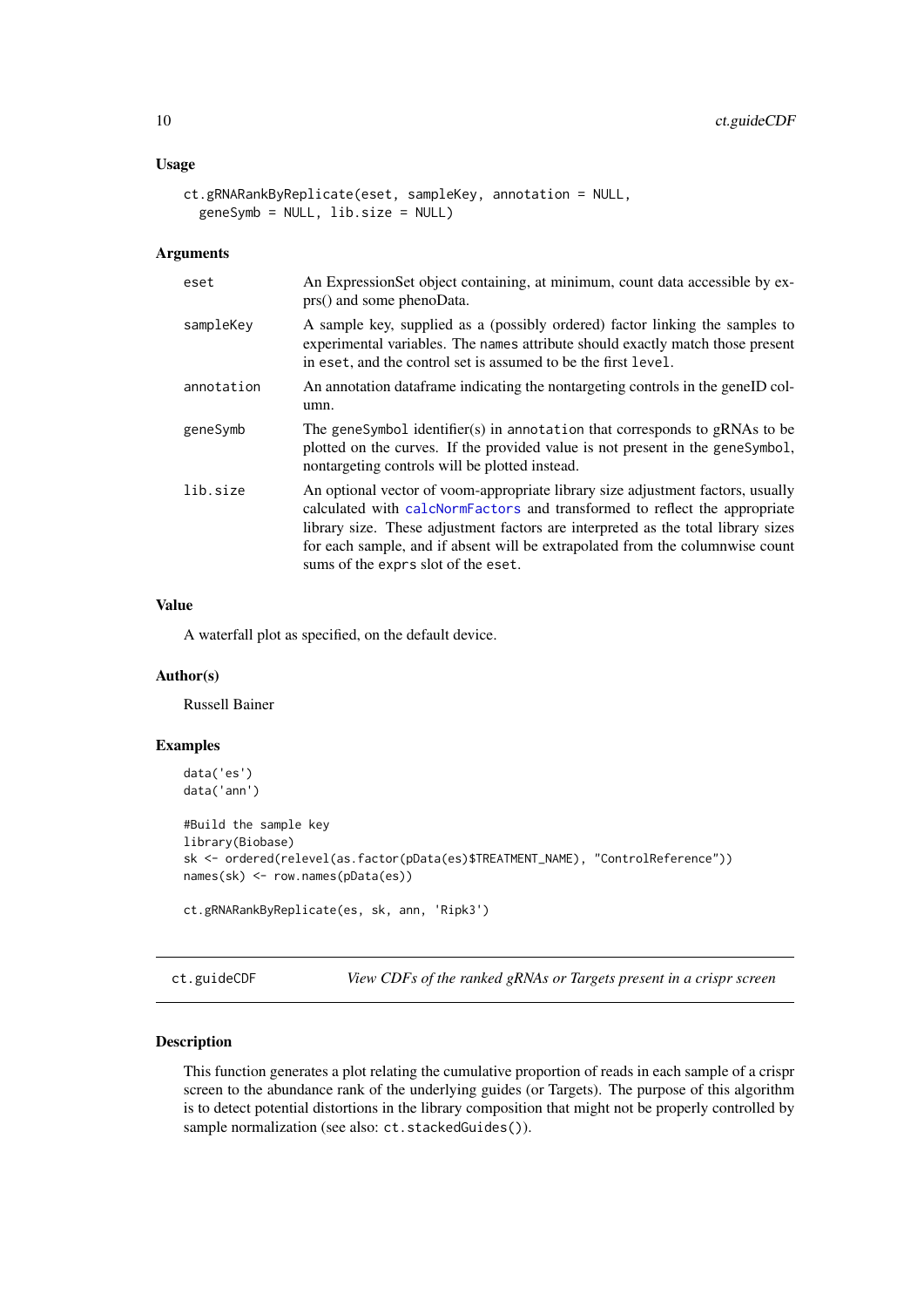#### <span id="page-10-0"></span>ct.inputCheck 11

# Usage

```
ct.guideCDF(eset, sampleKey = NULL, plotType = "gRNA",
 annotation = NULL)
```
# Arguments

| eset       | An Expression Set object containing, at minimum, a matrix of gRNA abundances<br>extractable with the exprs() function.                                                                                                           |
|------------|----------------------------------------------------------------------------------------------------------------------------------------------------------------------------------------------------------------------------------|
| sampleKey  | An optional sample key, supplied as an ordered factor linking the samples to<br>experimental variables. The names attribute should exactly match those present<br>in eset, and the control set is assumed to be the first level. |
| plotType   | A string indicating whether the individual guides should be displayed ("gRNA"),<br>or if they should be aggregated into target-level estimates ("Target") according<br>to the geneSymbol column in the annotation object.        |
| annotation | An optional data frame containing an annotation object to be used to aggregate<br>the guides into targets. gRNAs are annotated by row, and must minimally con-<br>tain a column genesymbol indicating the target elements.       |

# Value

A CDF plot displaying the appropriate CDF curves on the default device.

# Author(s)

Russell Bainer

# Examples

```
data('es')
ct.guideCDF(es)
```
ct.inputCheck *Check compatibility of a sample key with a supplied object*

# Description

For many gCrisprTools functions, a sample key must be provided that specifies sample mapping to experimental groups and specifies which of these contains control samples. This function checks whether the specified sample key is of the proper format and has properties consistent matching the specified object.

# Usage

```
ct.inputCheck(sampleKey, object)
```

| sampleKey | A named factor, where the levels indicate the experimental replicate groups      |
|-----------|----------------------------------------------------------------------------------|
|           | and the names match the colnames of the expression matrix contained in object.   |
|           | The first level should correspond to the control samples, but obviously there is |
|           | no way to algorithmically control this.                                          |
| object    | An Expression Set, Elist, or matrix.                                             |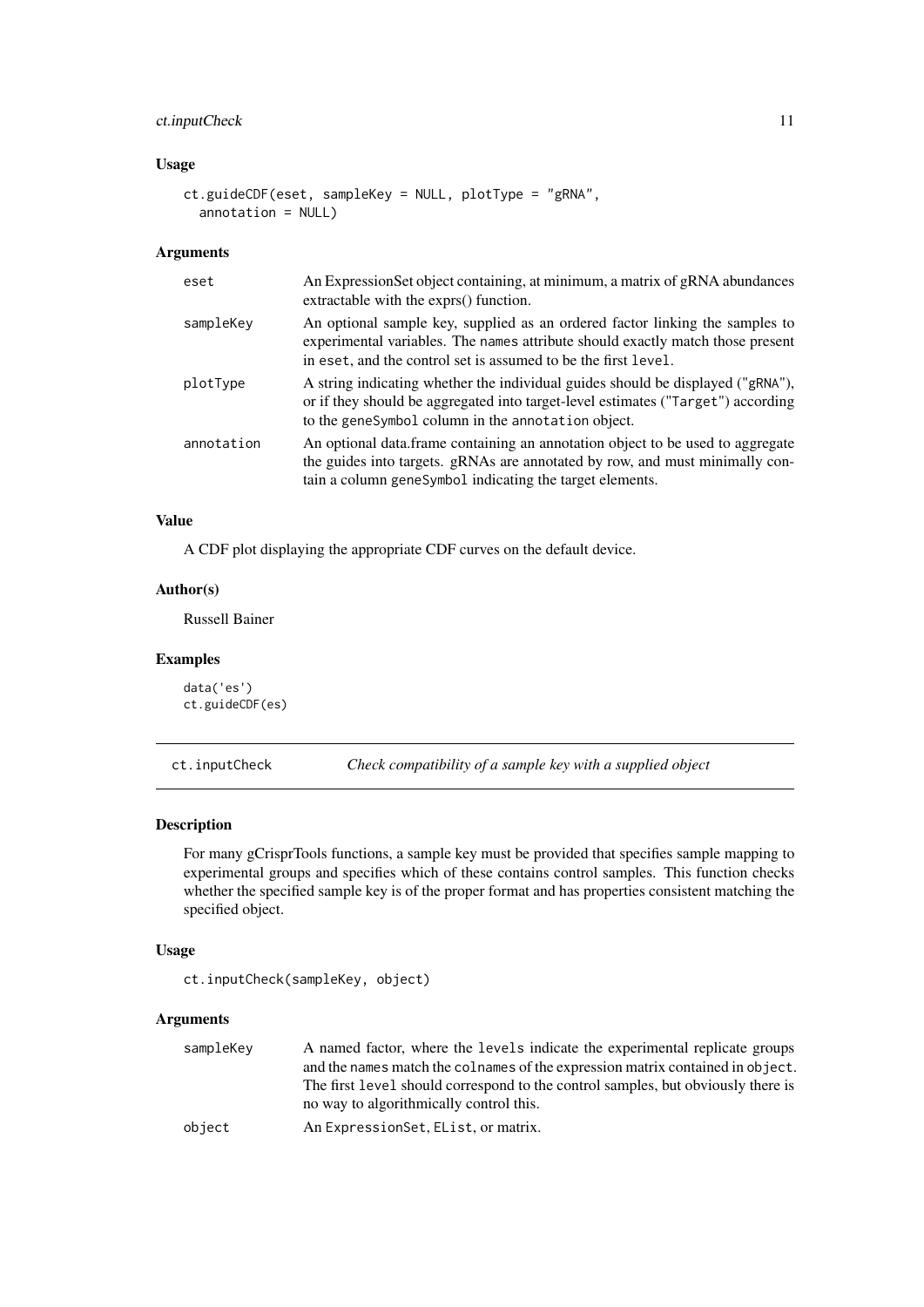# Value

A logical indicating whether the objects are compatible.

# Author(s)

Russell Bainer

# Examples

```
data('es')
library(limma)
library(Biobase)
#Build the sample key
sk <- relevel(as.factor(pData(es)$TREATMENT_NAME), "ControlReference")
names(sk) <- row.names(pData(es))
ct.inputCheck(sk, es)
```
ct.makeContrastReport *Generate a Contrast report from a pooled CRISPR screen*

#### Description

This is a function to generate an html Contrast report for a CRISPR screen, focusing on contrastlevel analyses collected from other functions in gCrisprTools. It is designed to be used 'as-is', and analysts interested in using different functionalities of the various functions should do that outside of this wrapper script.

# Usage

```
ct.makeContrastReport(eset, fit, sampleKey, results, annotation,
  comparison.id, identifier, contrast.subset = colnames(eset),
 outdir = NULL)
```

| eset          | An ExpressionSet object containing, at minimum, a matrix of gRNA abundances<br>extractable with the exprs() function and some named phenodata extractable<br>with $pData()$ .                                          |
|---------------|------------------------------------------------------------------------------------------------------------------------------------------------------------------------------------------------------------------------|
| fit           | A fit object for the contrast of interest, usually generated with lmFit.                                                                                                                                               |
| sampleKey     | A sample key, supplied as an ordered factor linking the samples to experimental<br>variables. The names attribute should exactly match those present in eset, and<br>the control set is assumed to be the first level. |
| results       | A data frame summarizing the results of the screen, returned by the function<br>ct.generateResults.                                                                                                                    |
| annotation    | An annotation object for the experiment. See the man page for ct. prepareAnnotation()<br>for details and example format.                                                                                               |
| comparison.id | character with a name of the comparison.                                                                                                                                                                               |

<span id="page-11-0"></span>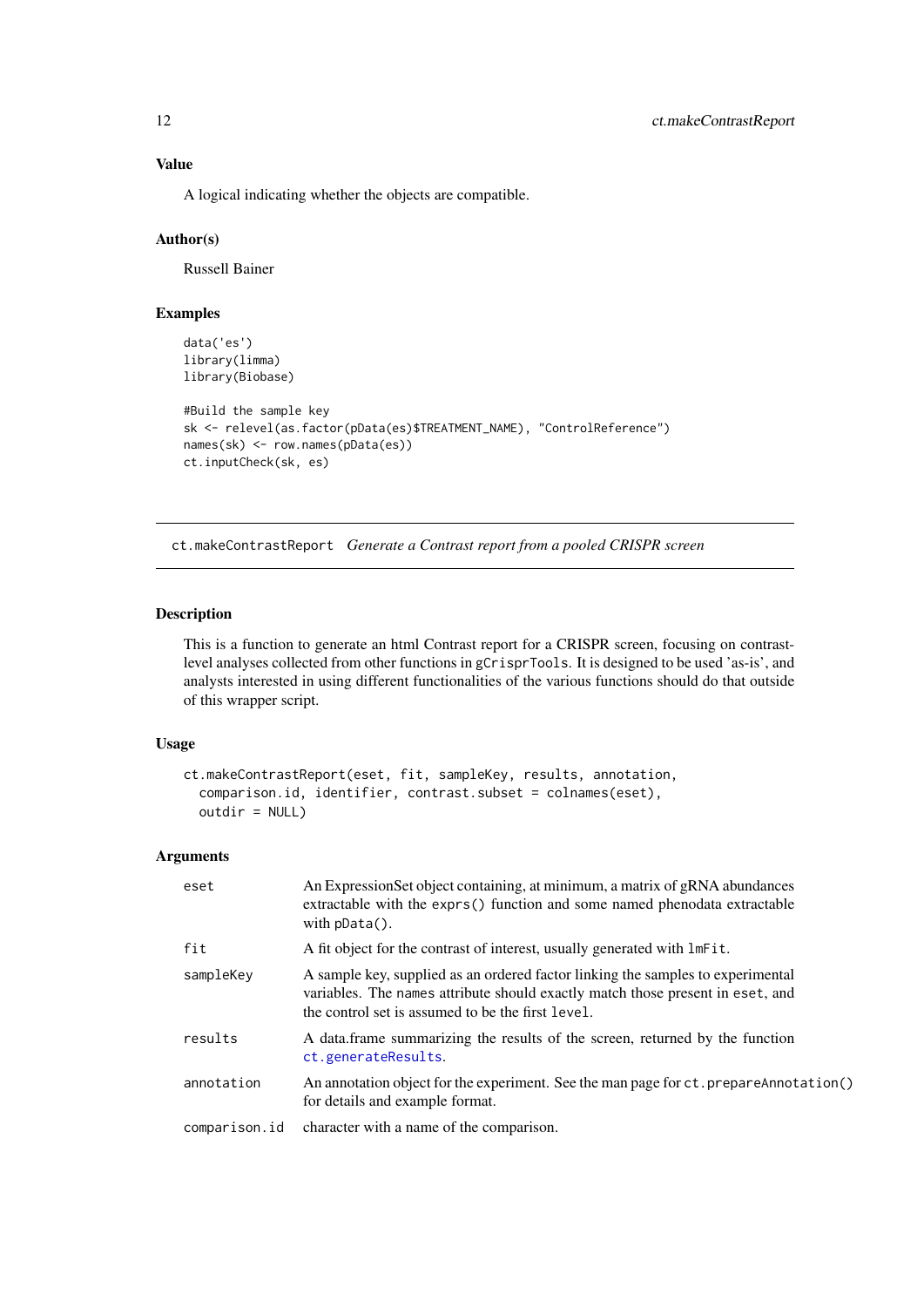<span id="page-12-0"></span>

| identifier      | A character string to name the report and corresponding subdirectories. If pro-<br>vided, the final report will be called 'identifier.html' and will be located in a<br>directory called identifier in the outdir. If NULL, a generic name |
|-----------------|--------------------------------------------------------------------------------------------------------------------------------------------------------------------------------------------------------------------------------------------|
| contrast.subset |                                                                                                                                                                                                                                            |
|                 | character vector containing the sample labels to be used in the analysis; all ele-<br>ments must be contained in the colnames of the specified eset. including the<br>timestamp will be generated. Default: colnames (eset).               |
| outdir          | An optional character string indicating the directory in which to generate the<br>report. If NULL, a temporary directory will be automatically generated.                                                                                  |

# Value

The path to the generated html report.

# Author(s)

Russell Bainer, Dariusz Ratman

# Examples

```
data('es')
data('fit')
data('ann')
data('resultsDF')
##' #Build the sample key
library(Biobase)
sk <- ordered(relevel(as.factor(pData(es)$TREATMENT_NAME), "ControlReference"))
names(sk) <- row.names(pData(es))
```
path2report <- ct.makeContrastReport(es, fit, sk, resultsDF, ann, comparison.id = NULL, outdir = ".")

ct.makeQCReport *Generate a QC report from a pooled CRISPR screen*

#### Description

This is a function to generate an html QC report for a CRISPR screen, focusing on experiment-level and library-level analyses collected from other functions in gCrisprTools. It is designed to be used 'as-is', and analysts interested in using different functionalities of the various functions should do that outside of this wrapper script.

# Usage

```
ct.makeQCReport(eset, trim, log2.ratio, sampleKey, annotation, aln,
  identifier = NULL, lib.size, geneSymb = NULL, outdir = NULL)
```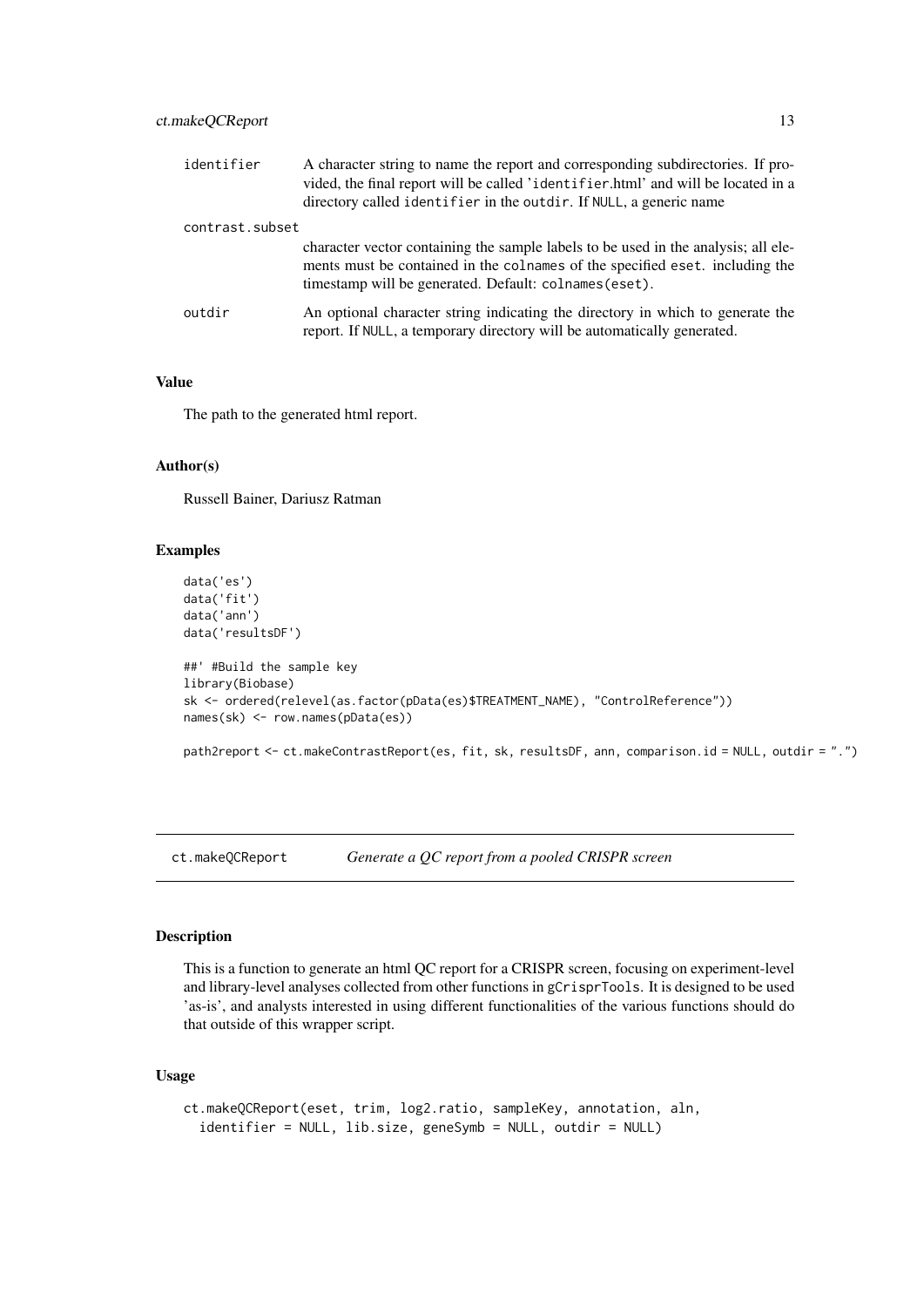# <span id="page-13-0"></span>Arguments

| eset       | An ExpressionSet object containing, at minimum, a matrix of gRNA abundances<br>extractable with the exprs() function and some named phenodata extractable<br>with $pData()$ .                                                                                                                                                                                              |
|------------|----------------------------------------------------------------------------------------------------------------------------------------------------------------------------------------------------------------------------------------------------------------------------------------------------------------------------------------------------------------------------|
| trim       | The number of gRNAs to be trimmed from the top of the distribution before<br>estimating the abundance range. Empirically, this usually should be equal to<br>about 2 to 5 percent of the guides in the library.                                                                                                                                                            |
| log2.ratio | Maximum abundance of contaminant gRNAs, expressed on the log2 scale from<br>the top of the trimmed range of each sample. That is, $log2$ ratio = 4 means to<br>discard all gRNAs whose abundance is (1/2)^4 of the trimmed maximum.                                                                                                                                        |
| sampleKey  | A sample key, supplied as an ordered factor linking the samples to experimental<br>variables. The names attribute should exactly match those present in eset, and<br>the control set is assumed to be the first level.                                                                                                                                                     |
| annotation | An annotation object for the experiment. See the man page for ct. prepareAnnotation<br>for details and example format.                                                                                                                                                                                                                                                     |
| aln        | A numeric alignment matrix, where rows correspond to "targets", "nomatch",<br>"rejections", and "double_match", and where columns correspond to experimen-<br>tasl samples.                                                                                                                                                                                                |
| identifier | A character string to name the report and corresponding subdirectories. If pro-<br>vided, the final report will be called 'identifier.html' and will be located in a<br>directory called identifier. If NULL, a generic name including the timestamp<br>will be generated.                                                                                                 |
| lib.size   | An optional vector of voom-appropriate library size adjustment factors, usually<br>calculated with calcNormFactors and transformed to reflect the appropriate<br>library size. These adjustment factors are interpreted as the total library sizes<br>for each sample, and if absent will be extrapolated from the columnwise count<br>sums of the exprs slot of the eset. |
| geneSymb   | The geneSymbol identifier(s) in annotation that corresponds to gRNAs to be<br>plotted on the curves. Passed through to ct.gRNARankByReplicate, ct.viewControls<br>and ct. prepareAnnotation (as controls argument if it's not NULL). Default<br>NULL.                                                                                                                      |
| outdir     | An optional character string indicating the directory in which to generate the<br>report. If NULL, a temporary directory will be automatically generated.                                                                                                                                                                                                                  |

# Value

The path to the generated html report.

# Author(s)

Russell Bainer, Dariusz Ratman

```
data('es')
data('ann')
data('aln')
##' #Build the sample key
library(Biobase)
```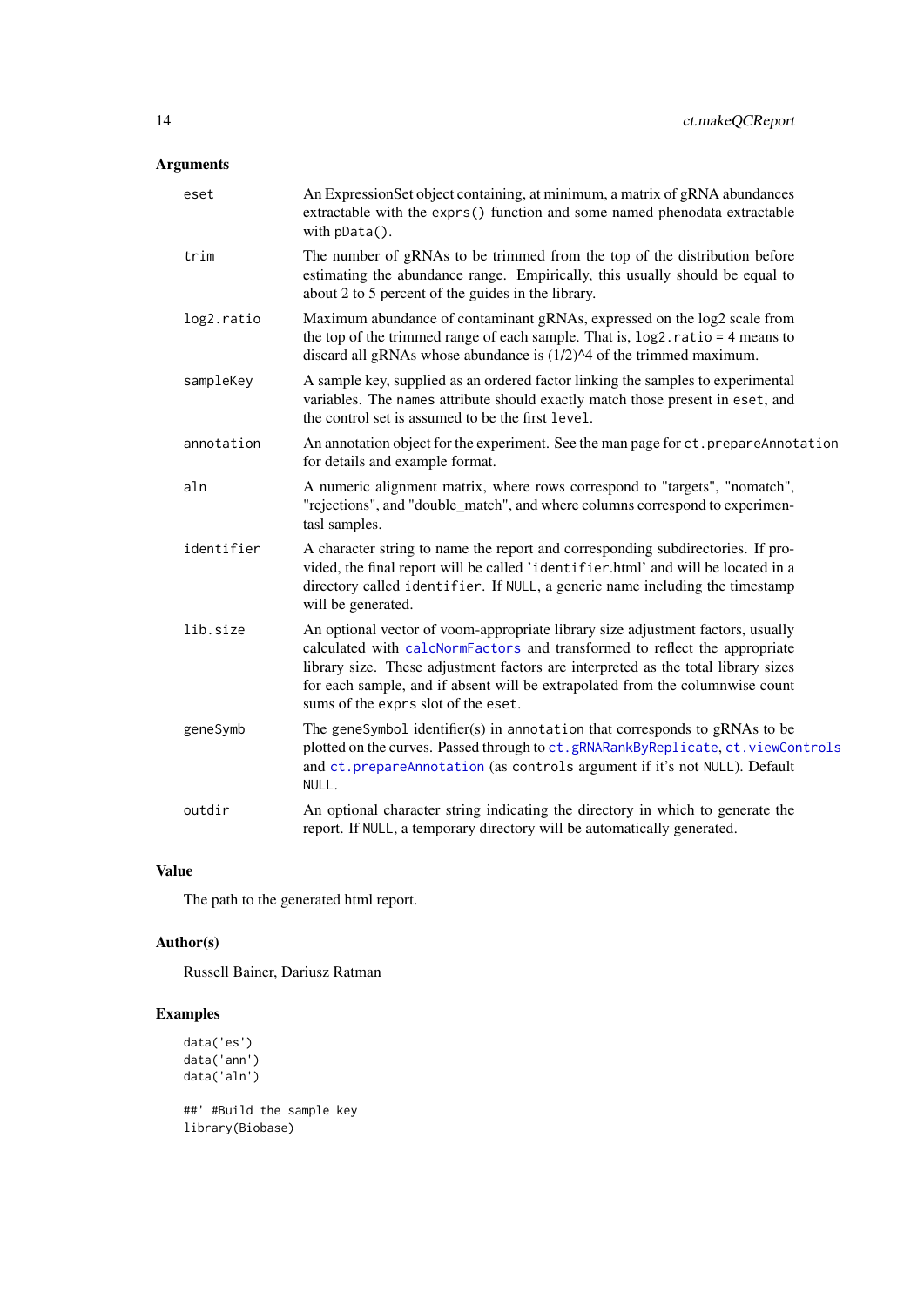#### <span id="page-14-0"></span>ct.makeReport 15

```
sk <- ordered(relevel(as.factor(pData(es)$TREATMENT_NAME), "ControlReference"))
names(sk) <- row.names(pData(es))
```
path2report <- ct.makeQCReport(es, trim = 1000, log2.ratio = 0.0625, sk, ann, aln, identifier = NULL, lib.size =

ct.makeReport *Generate a full experimental report from a pooled CRISPR screen*

# Description

This is a function to generate an html report for a CRISPR screen, incorporating information about a specified contrast. The report contains a combination of experiment-level and contrast-specific analyses, largely collected from other functions in gCrisprTools. It is designed to be used 'asis', and analysts interested in using different functionalities of the various functions should do that outside of this wrapper script.

# Usage

```
ct.makeReport(fit, eset, sampleKey, annotation, results, aln,
 outdir = NULL, contrast.term = NULL, identifier = NULL)
```

| fit           | An object of class MArrayLM containing, at minimum, a coefficents slot with<br>coefficients from the comparison, and a stdev.unscaled slot with the corre-<br>sponding standard deviation of the coefficent estimates. The row.names at-<br>tribute should ideally match that which is found in annotation, but this will<br>be checked internally. |
|---------------|-----------------------------------------------------------------------------------------------------------------------------------------------------------------------------------------------------------------------------------------------------------------------------------------------------------------------------------------------------|
| eset          | An Expression Set object containing, at minimum, a matrix of gRNA abundances<br>extractable with the exprs() function and some named phenodata extractable<br>with pData().                                                                                                                                                                         |
| sampleKey     | A sample key, supplied as an ordered factor linking the samples to experimental<br>variables. The names attribute should exactly match those present in eset, and<br>the control set is assumed to be the first level.                                                                                                                              |
| annotation    | An annotation object for the experiment. See the man page for ct. prepareAnnotation()<br>for details and example format.                                                                                                                                                                                                                            |
| results       | A data.frame summarizing the results of the screen, returned by the function<br>ct.generateResults.                                                                                                                                                                                                                                                 |
| aln           | A numeric alignment matrix, where rows correspond to "targets", "nomatch",<br>"rejections", and "double_match", and where columns correspond to experimen-<br>tasl samples.                                                                                                                                                                         |
| outdir        | A directory in which to generate the report; if NULL, a temporary directory will<br>be automatically generated. The report will be located in a subdirectory whose<br>name is internally generated (see below). The path to the report itself is returned<br>by the function.                                                                       |
| contrast.term | A parameter passed to ct.preprocessFit in the event that the fit object con-<br>tains data from multiple contrasts. See that man page for further details.                                                                                                                                                                                          |
| identifier    | A character string to name the report and corresponding subdirectories. If pro-<br>vided, the final report will be called 'identifier.html' and will be located in a<br>directory called identifier in the outdir. If NULL, a generic name including<br>the timestamp will be generated.                                                            |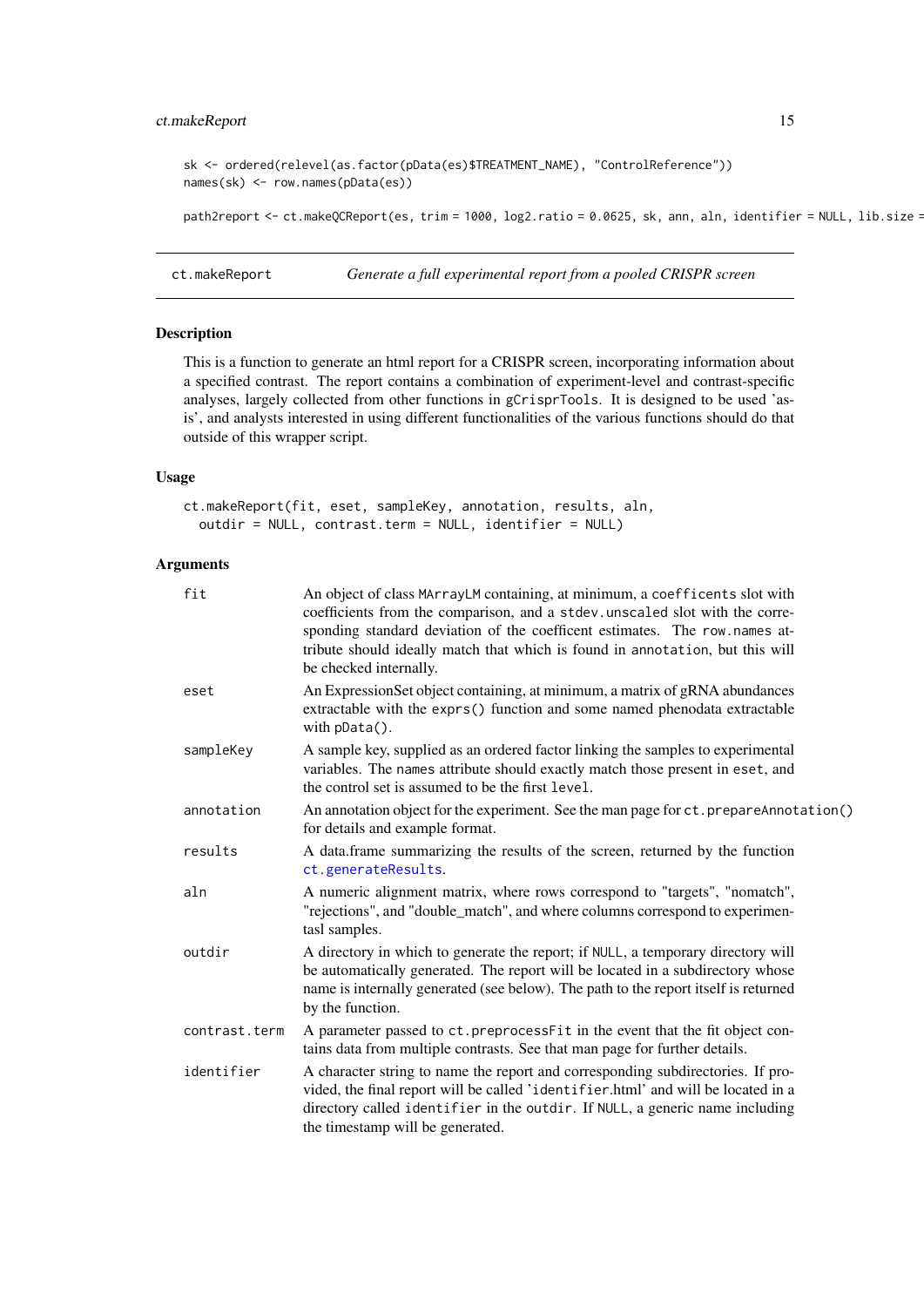# Value

The path to the generated html report.

# Author(s)

Russell Bainer

# Examples

```
data('fit')
data('es')
##' #Build the sample key
library(Biobase)
sk <- relevel(as.factor(pData(es)$TREATMENT_NAME), "ControlReference")
names(sk) <- row.names(pData(es))
data('ann')
data('resultsDF')
data('aln')
path2report <- ct.makeReport(fit, es, sk, ann, resultsDF, aln, outdir = ".")
```
# Description

Makes random distribution of Rho value by taking nperm random samples of n rank stats, p.

# Usage

```
ct.makeRhoNull(n, p, nperm)
```
# Arguments

| n     | single integer, number of guides per gene        |
|-------|--------------------------------------------------|
| p     | numeric vector of rank statistics                |
| nperm | single integer, how many random samples to take. |

# Value

numeric vector of Rho values

<span id="page-15-0"></span>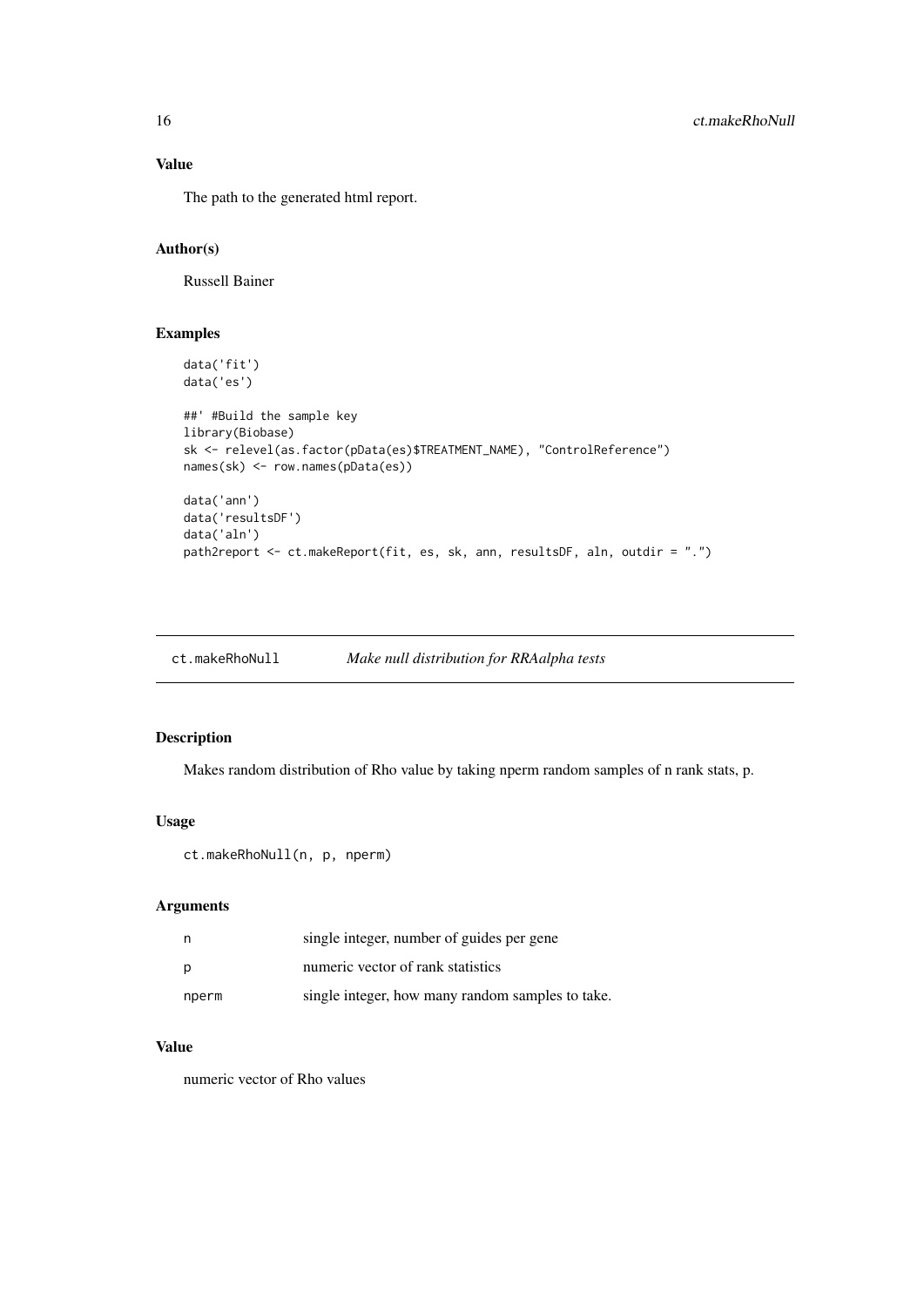<span id="page-16-1"></span><span id="page-16-0"></span>ct.normalizeBySlope *Normalize sample abundance estimates by the slope of the values in the a central range*

# Description

This function normalizes Crispr gRNA abundance estimates by equalizing the slopes of the middle (logged) values of the distribution across samples. Specifically, the algorithm ranks the gRNA abundance estimates within each sample and determines a relationship between rank change and gRNA within a trimmed region of the distribution via a linear fit. It then adjusts each sample such that the center of the logged abundance distribution is strictly horizontal and returns these values as median-scaled counts in the appropriate slot of the input ExpressionObject.

# Usage

```
ct.normalizeBySlope(ExpressionObject, trim = 0.25, lib.size = NULL,
  ...)
```
#### Arguments

ExpressionObject

|          | An Expression Set containing, at minimum, count data accessible by exprs, or<br>an EList object with count data in the \$E slot (usually returned by voom).                    |
|----------|--------------------------------------------------------------------------------------------------------------------------------------------------------------------------------|
| trim     | The proportion to be trimmed from each end of the distribution before perform-<br>ing the linear fit; algorithm defaults to 25 fit is performed on the interquartile<br>range. |
| lib.size | An optional vector of size factor adjusted library size. Default: NULL means to<br>use sum of column counts as a lib size.                                                     |
| $\cdot$  | Other arguments to be passed to ct. normalizemedians(), if desired.                                                                                                            |

# Value

A renormalized object of the same type as the provided object.

# Author(s)

Russell Bainer

```
data('es')
data('ann')
```

```
#Build the sample key and library sizes for visualization
library(Biobase)
sk <- ordered(relevel(as.factor(pData(es)$TREATMENT_NAME), "ControlReference"))
names(sk) <- row.names(pData(es))
ls <- colSums(exprs(es))
es.norm <- ct.normalizeBySlope(es, lib.size= ls)
```

```
ct.gRNARankByReplicate(es, sk, lib.size= ls)
ct.gRNARankByReplicate(es.norm, sk, lib.size= ls)
```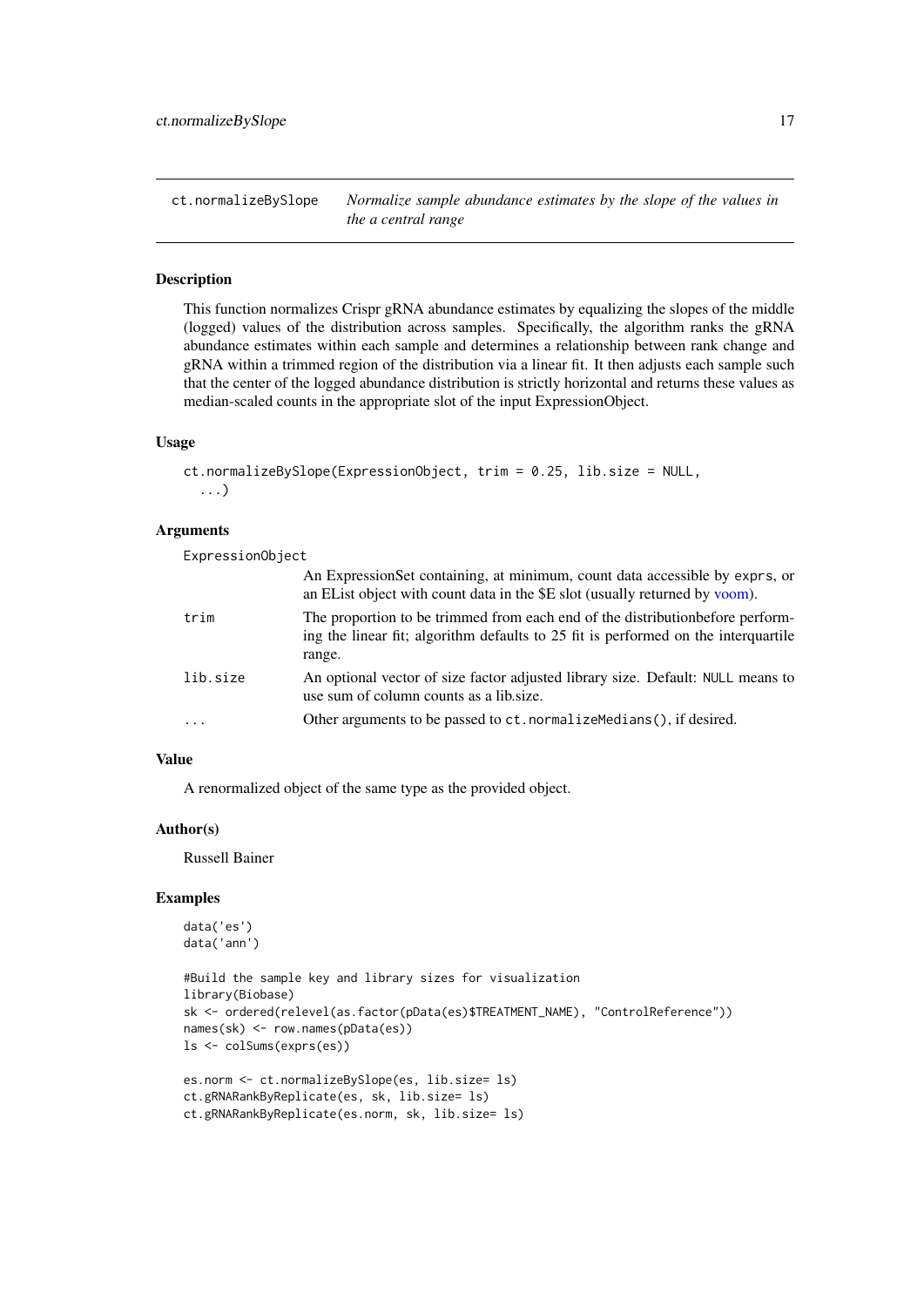<span id="page-17-0"></span>

# Description

This function normalizes Crispr gRNA abundance estimates contained in an ExpressionSet object. Currently four normalization methods are implemented: median scaling (via normalizeMedianValues), slope-based normalization (via ct.normalizeBySlope()), scaling to the median of the nontargeting control values (via  $ct.normalizeNTC()$ ), and spline fitting to the distribution of the nontargeting gRNAs (via ct.normalizeSpline()). Because of the peculiarities of pooled Crispr screening data, these implementations may be more stable than the endogenous methods used downstream by [voom.](#page-0-0) See the respective man pages for further details about specific normalization approaches.

# Usage

```
ct.normalizeGuides(eset, method = c("scale", "slope", "controlScale",
  "controlSpline"), annotation = NULL, sampleKey = NULL,
  lib.size = NULL, plot.it = FALSE, ...)
```
### Arguments

| eset       | An ExpressionSet object with integer count data extractable with exprs().                                                                                                                                                                                                                                                                                                  |
|------------|----------------------------------------------------------------------------------------------------------------------------------------------------------------------------------------------------------------------------------------------------------------------------------------------------------------------------------------------------------------------------|
| method     | The normalization method to use.                                                                                                                                                                                                                                                                                                                                           |
| annotation | The annotation object for the library, required for the methods employing non-<br>targeting controls.                                                                                                                                                                                                                                                                      |
| sampleKey  | An (optional) sample key, supplied as an ordered factor linking the samples to<br>experimental variables. The names attribute should exactly match those present<br>in eset, and the control set is assumed to be the first level.                                                                                                                                         |
| lib.size   | An optional vector of voom-appropriate library size adjustment factors, usually<br>calculated with calcNormFactors and transformed to reflect the appropriate<br>library size. These adjustment factors are interpreted as the total library sizes<br>for each sample, and if absent will be extrapolated from the columnwise count<br>sums of the exprs slot of the eset. |
| plot.it    | Logical indicating whether to plot the ranked log2 gRNA count distributions<br>before and after normalization.                                                                                                                                                                                                                                                             |
| $\ddotsc$  | Other parameters to be passed to the individual normalization methods.                                                                                                                                                                                                                                                                                                     |

#### Value

A renormalized ExpressionSet. If specified, the sample level counts will be scaled so as to maintain the validity of the specified lib.size values.

# Author(s)

Russell Bainer

# See Also

[ct.normalizeMedians](#page-18-1), [ct.normalizeBySlope](#page-16-1), [ct.normalizeNTC](#page-19-1), [ct.normalizeSpline](#page-20-1)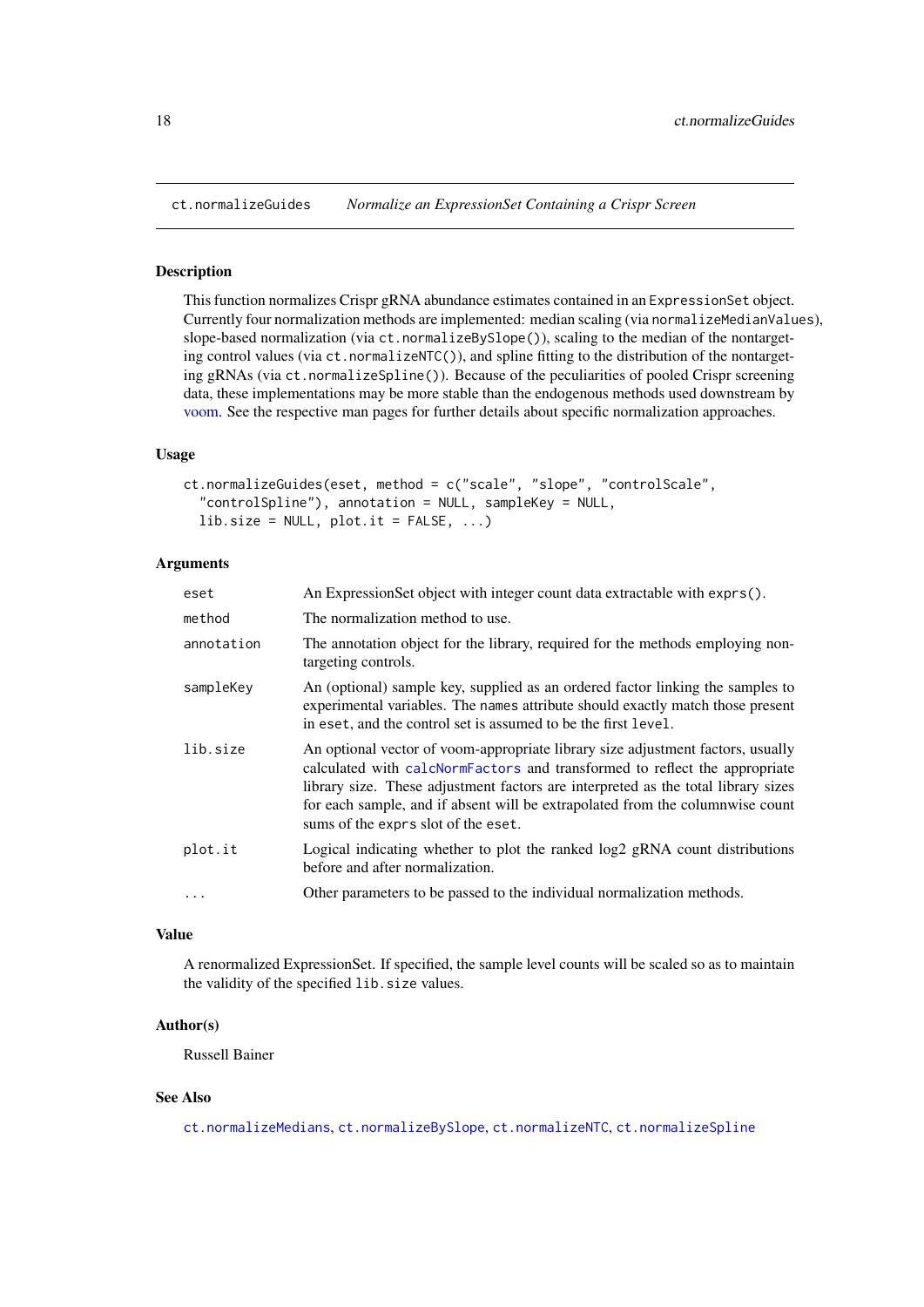#### <span id="page-18-0"></span>ct.normalizeMedians 19

#### Examples

```
data('es')
data('ann')
#Build the sample key as needed
library(Biobase)
sk <- ordered(relevel(as.factor(pData(es)$TREATMENT_NAME), "ControlReference"))
names(sk) <- row.names(pData(es))
es.norm <- ct.normalizeGuides(es, 'scale', annotation = ann, sampleKey = sk, plot.it = TRUE)
es.norm <- ct.normalizeGuides(es, 'slope', annotation = ann, sampleKey = sk, plot.it = TRUE)
es.norm <- ct.normalizeGuides(es, 'controlScale', annotation = ann, sampleKey = sk, plot.it = TRUE, geneSymb =
es.norm <- ct.normalizeGuides(es, 'controlSpline', annotation = ann, sampleKey = sk, plot.it = TRUE, geneSymb =
```
<span id="page-18-1"></span>ct.normalizeMedians *Normalize sample abundance estimates by median gRNA counts*

#### Description

This function normalizes Crispr gRNA abundance estimates by equalizing the median gRNA abundance values after correcting for library size. It does this by converting raw count values to log2 counts per million and optionally adjusting further in the usual way by dividing these values by user-specified library size factors. THis method should be more stable than the endogenous scaling functions used in voom in th especific case of Crispr screens or other cases where the median number of observed counts may be low.

# Usage

```
ct.normalizeMedians(eset, lib.size = NULL)
```
#### Arguments

| eset     | An Expression Set containing, at minimum, count data accessible by exprs.                                                                                                                                                                                                                                                                                                  |
|----------|----------------------------------------------------------------------------------------------------------------------------------------------------------------------------------------------------------------------------------------------------------------------------------------------------------------------------------------------------------------------------|
| lib.size | An optional vector of voom-appropriate library size adjustment factors, usually<br>calculated with calcNormFactors and transformed to reflect the appropriate<br>library size. These adjustment factors are interpreted as the total library sizes<br>for each sample, and if absent will be extrapolated from the columnwise count<br>sums of the exprs slot of the eset. |

# Value

A renormalized ExpressionSet object of the same type as the provided object.

# Author(s)

Russell Bainer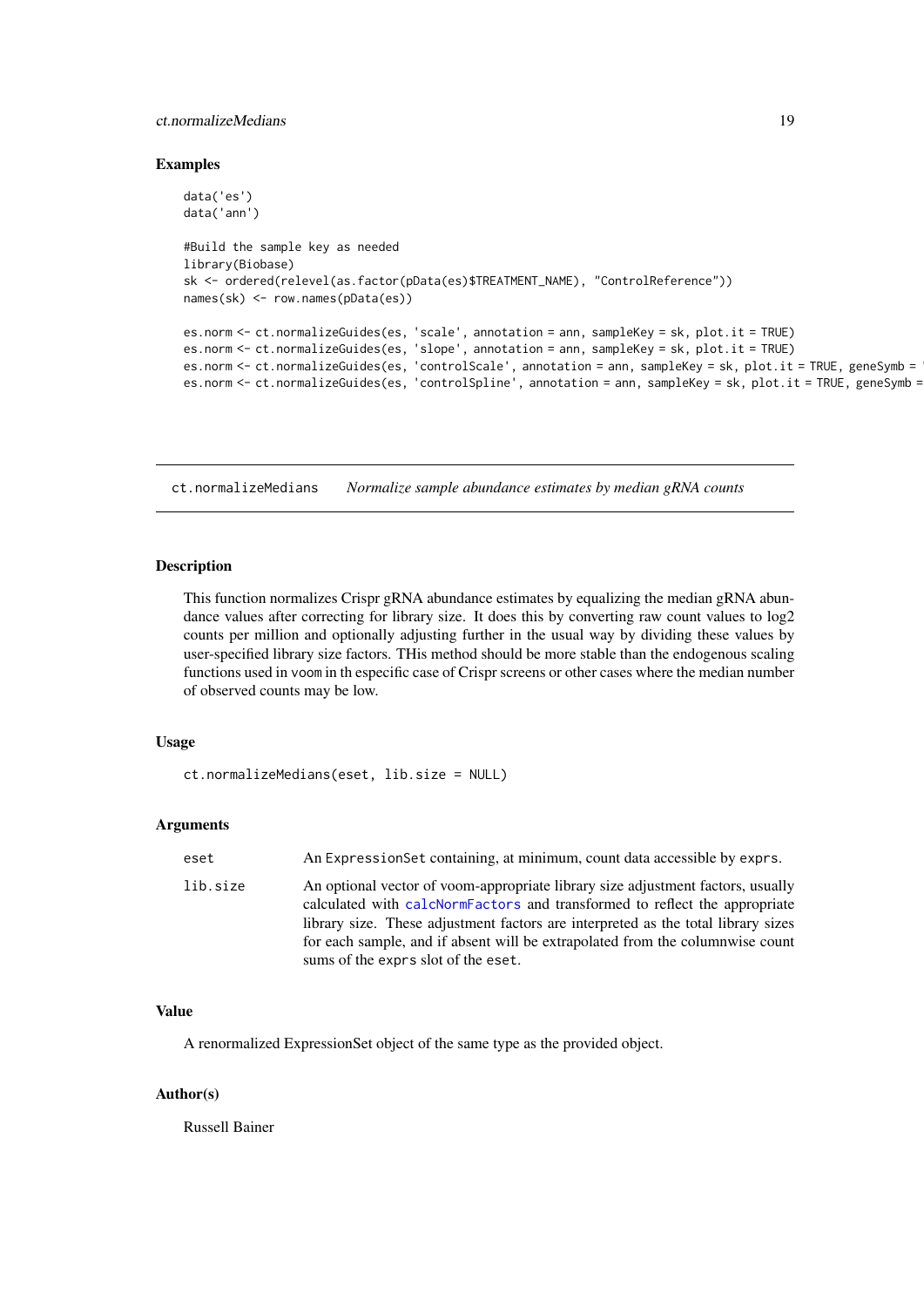#### Examples

```
data('es')
#Build the sample key and library sizes for visualization
library(Biobase)
sk <- ordered(relevel(as.factor(pData(es)$TREATMENT_NAME), "ControlReference"))
names(sk) <- row.names(pData(es))
ls <- colSums(exprs(es))
es.norm <- ct.normalizeMedians(es, lib.size= ls)
ct.gRNARankByReplicate(es, sampleKey = sk, lib.size= ls)
ct.gRNARankByReplicate(es.norm, sampleKey = sk, lib.size= ls)
```
<span id="page-19-1"></span>ct.normalizeNTC *Normalize sample abundance estimates by the median values of nontargeting control guides*

### Description

This function normalizes Crispr gRNA abundance estimates by equalizing the median abundances of the nontargeting gRNAs within each sample. The normalized values are returned as normalized counts in the 'exprs' slot of the input eset. Note that this method may be unstable if the screening library contains relatively few nontargeting gRNAs.

# Usage

```
ct.normalizeNTC(eset, annotation, lib.size = NULL, geneSymb = NULL)
```
# Arguments

| eset       | An Expression Set object containing, at minimum, count data accessible by exprs.                                                                                                                                                                                                                                                                                           |
|------------|----------------------------------------------------------------------------------------------------------------------------------------------------------------------------------------------------------------------------------------------------------------------------------------------------------------------------------------------------------------------------|
| annotation | An annotation data frame indicating the nontargeting controls in the geneID col-<br>umn.                                                                                                                                                                                                                                                                                   |
| lib.size   | An optional vector of voom-appropriate library size adjustment factors, usually<br>calculated with calcNormFactors and transformed to reflect the appropriate<br>library size. These adjustment factors are interpreted as the total library sizes<br>for each sample, and if absent will be extrapolated from the columnwise count<br>sums of the exprs slot of the eset. |
| geneSymb   | The geneSymbol identifier in annotation that corresponds to nontargeting gR-<br>NAs. If absent, ct.gRNARankByReplicate will attempt to infer nontarget-<br>ing guides by searching for "no_gid" or NA in the appropriate columns via<br>ct.prepareAnnotation().                                                                                                            |

# Value

A normalized eset.

#### Author(s)

Russell Bainer

<span id="page-19-0"></span>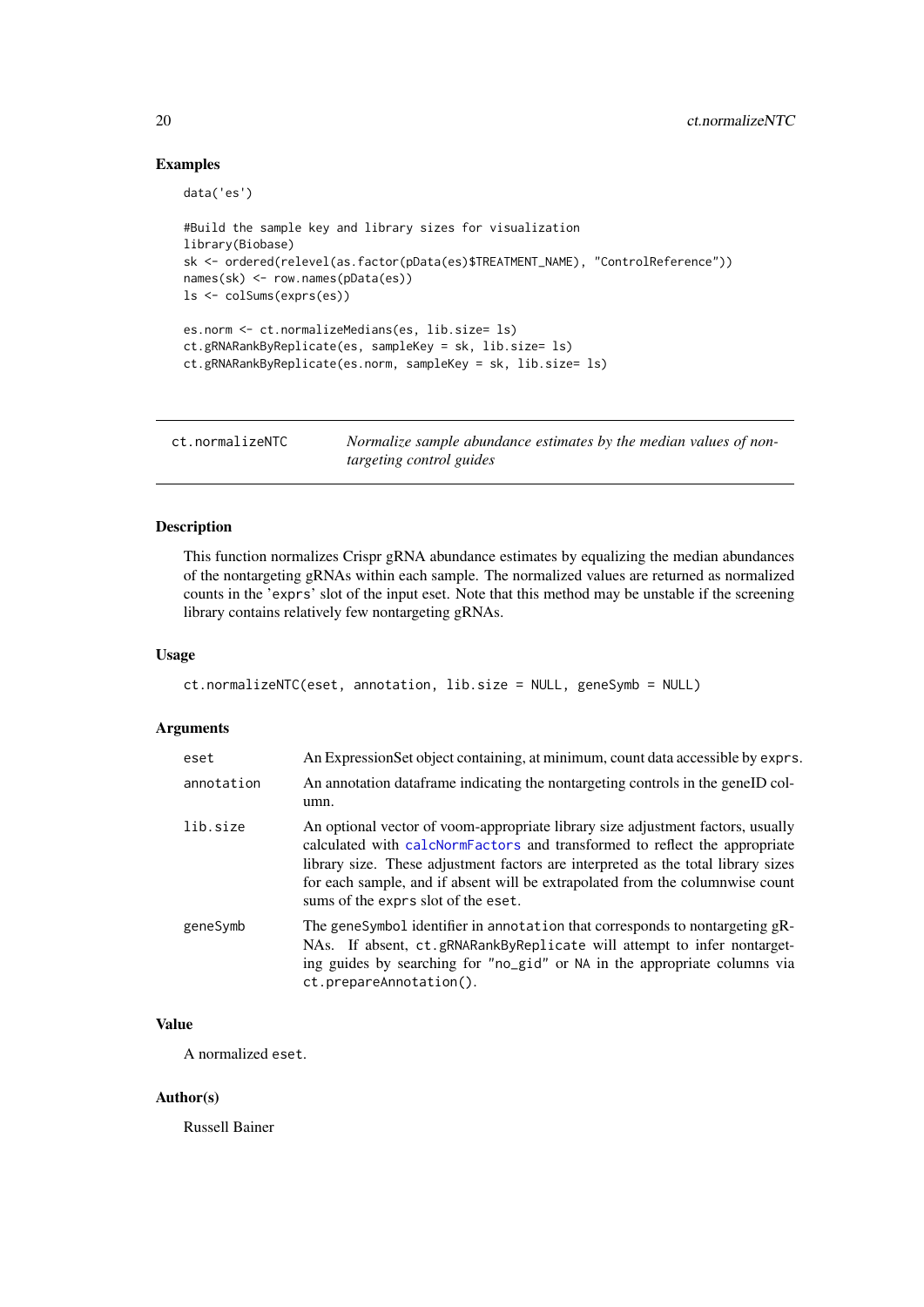#### <span id="page-20-0"></span>ct.normalizeSpline 21

#### Examples

```
data('es')
data('ann')
#Build the sample key and library sizes for visualization
library(Biobase)
sk <- ordered(relevel(as.factor(pData(es)$TREATMENT_NAME), "ControlReference"))
names(sk) <- row.names(pData(es))
ls <- colSums(exprs(es))
es.norm <- ct.normalizeNTC(es, ann, lib.size = ls, geneSymb = 'NoTarget')
ct.gRNARankByReplicate(es, sk, lib.size = ls)
ct.gRNARankByReplicate(es.norm, sk, lib.size = ls)
```
<span id="page-20-1"></span>ct.normalizeSpline *Normalize sample abundance estimates by a spline fit to the nontargeting controls*

#### Description

This function normalizes Crispr gRNA abundance estimates by fiting a smoothed spline to the nontargeting gRNAs within each sample and then equalizing these curves across the experiment. Specifically, the algorithm ranks the gRNA abundance estimates within each sample and uses a smoothed spline to determine a relationship between the ranks of nontargeting guides and their abundance estimates. It then removes the spline trend from each sample, centering each experiment around the global median abundance; these values are returned as normalized counts in the 'exprs' slot of the input eset.

# Usage

```
ct.normalizeSpline(eset, annotation, geneSymb = NULL, lib.size = NULL)
```
#### Arguments

| eset       | An ExpressionSet object containing, at minimum, count data accessible by exprs.                                                                                                                                                                                                                                                                                            |
|------------|----------------------------------------------------------------------------------------------------------------------------------------------------------------------------------------------------------------------------------------------------------------------------------------------------------------------------------------------------------------------------|
| annotation | An annotation data frame indicating the nontargeting controls in the geneID col-<br>umn.                                                                                                                                                                                                                                                                                   |
| geneSymb   | The geneSymbol identifier in annotation that corresponds to nontargeting gR-<br>NAs. If absent, ct.gRNARankByReplicate will attempt to infer nontargeting<br>guides by searching for "no_gid" or NA in the appropriate columns.                                                                                                                                            |
| lib.size   | An optional vector of voom-appropriate library size adjustment factors, usually<br>calculated with calcNormFactors and transformed to reflect the appropriate<br>library size. These adjustment factors are interpreted as the total library sizes<br>for each sample, and if absent will be extrapolated from the columnwise count<br>sums of the exprs slot of the eset. |

# Value

A normalized eset.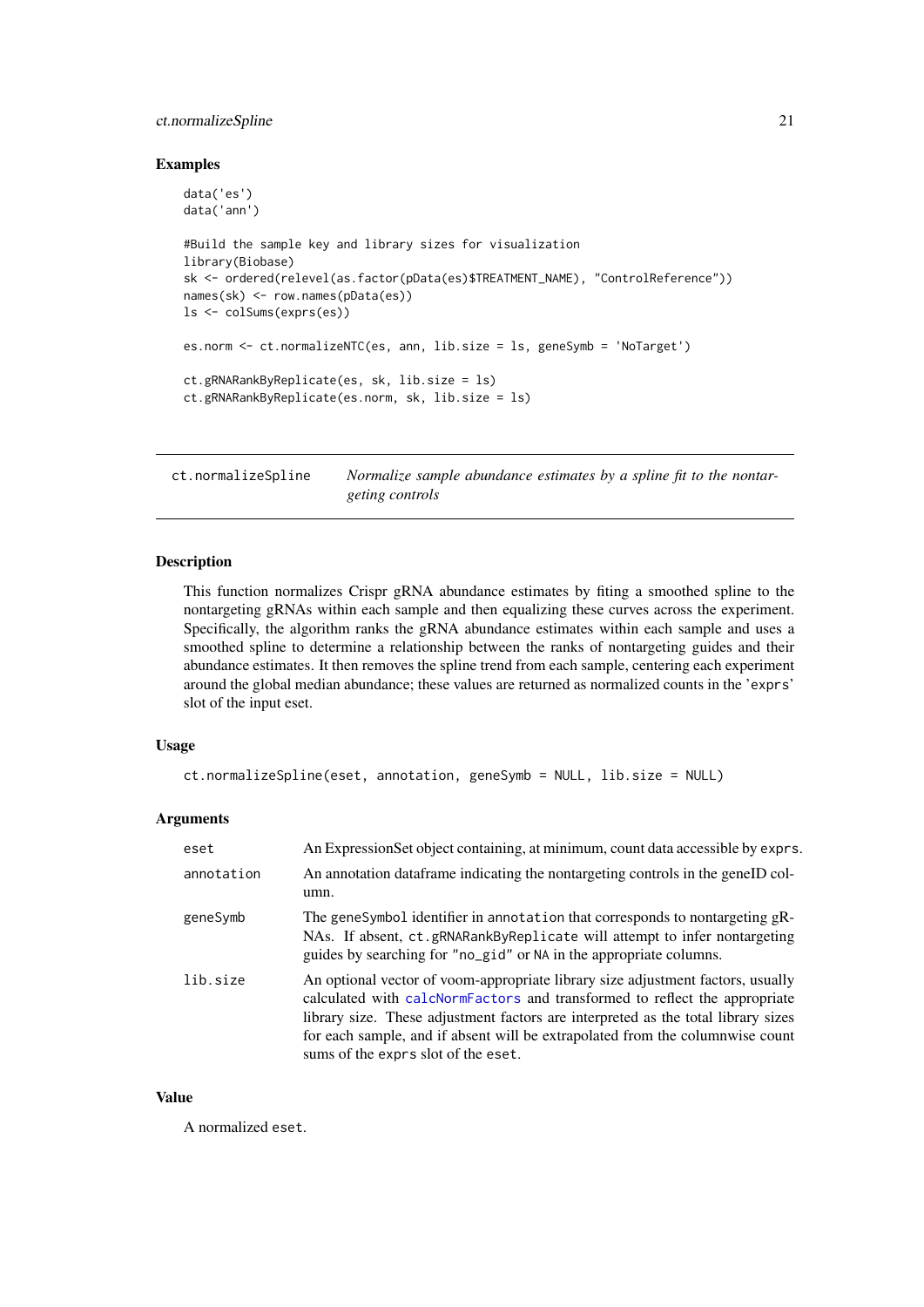#### <span id="page-21-0"></span>Author(s)

Russell Bainer

#### Examples

```
data('es')
data('ann')
#Build the sample key and library sizes for visualization
library(Biobase)
sk <- (relevel(as.factor(pData(es)$TREATMENT_NAME), "ControlReference"))
names(sk) <- row.names(pData(es))
ls <- colSums(exprs(es))
es.norm <- ct.normalizeSpline(es, ann, 'NoTarget', lib.size = ls)
ct.gRNARankByReplicate(es, sk, lib.size = ls)
```

```
ct.gRNARankByReplicate(es.norm, sk, lib.size = ls)
```
ct.PantherPathwayEnrichment

*Run a (limited) Pathway Enrichment Analysis on the results of a Crispr experiment.*

#### **Description**

This function enables some limited geneset enrichment-type analysis of data derived from a pooled Crispr screen using the PANTHER pathway database. Specifically, it identifies the set of targets significantly enriched or depleted in a summaryDF object returned from ct.generateResults and compares that set to the remaining targets in the screening library using a hypergeometric test.

Note that many Crispr gRNA libraries specifically target biased sets of genes, often focusing on genes involved in a particular pathway or encoding proteins with a shared biological property. Consequently, the enrichment results returned by this function represent the pathways containing genes disproportionately targeted \*within the context of the screen\*, and may or may not be informative of the underlying biology in question. This means that pathways not targeted by a Crispr library will obviously never be enriched within the positive target set regardless of their biological relevance, and pathways enriched within a focused library screen are similarly expected to partially reflect the composition of the library and other confounding issues (e.g., number of targets within a pathway). Analysts should therefore use this function with care. For example, it might be unsurprising to detect pathways related to histone modification within a screen employing a crispr library targeting epigenetic regulators.

# Usage

```
ct.PantherPathwayEnrichment(summaryDF, pvalue.cutoff = 0.01,
  enrich = TRUE, organism = "human", db.cut = 10)
```
## Arguments

summaryDF A dataframe summarizing the results of the screen, returned by the function [ct.generateResults](#page-7-1).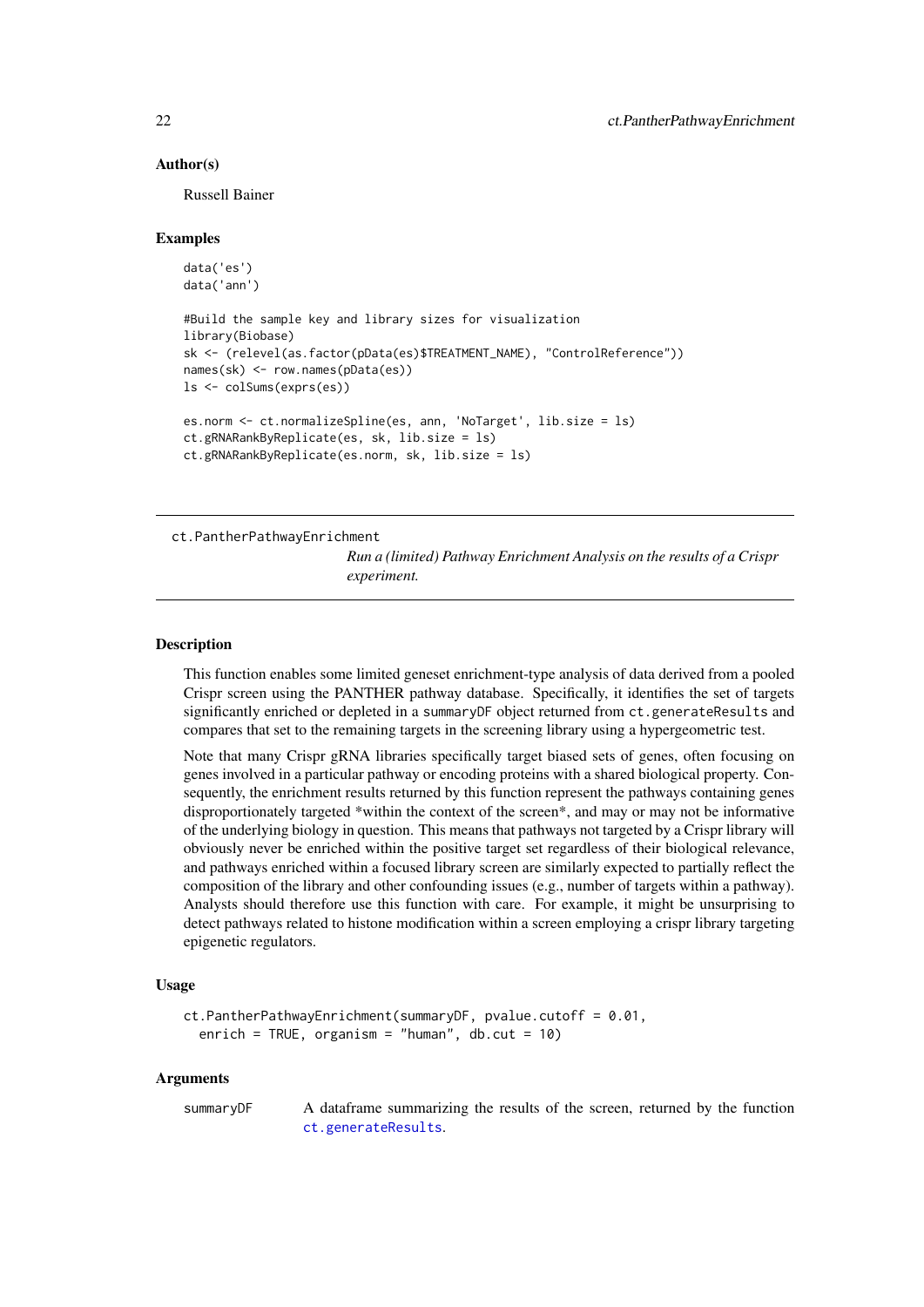#### <span id="page-22-0"></span>ct.PRC 23

| pvalue.cutoff | A gene-level p-value cutoff defining targets of interest within the screen. Note<br>that this is a nominal p-value cutoff to preserve end-user flexibility. |
|---------------|-------------------------------------------------------------------------------------------------------------------------------------------------------------|
| enrich        | Logical indicating whether to consider guides that are enriched (default) or de-<br>pleted within the screen.                                               |
| organism      | The species of the cell line used in the screen; currently only 'human' or 'mouse'<br>are supported.                                                        |
| db.cut        | Minimum number of genes annotated to a given to a pathway within the screen<br>in order to consider it in the enrichment test.                              |

# Value

A dataframe of enriched pathways.

# Author(s)

Russell Bainer, Steve Lianoglou

# Examples

```
data('resultsDF')
ct.PantherPathwayEnrichment(resultsDF, organism = 'mouse')
```
ct.PRC *Generate a Precision-Recall Curve from a CRISPR screen*

#### Description

Given a set of targets of interest, this function generates a Precision Recall curve from the results of a CRISPR screen. Specifically, it orders the target elements in the screen by the specified statistic, and then plots the recall rate (proportion of true targets identified) against the precision (proportion of identified targets that are true targets).

Note that ranking statistics in CRISPR screens are (usually) permutation-based, and so some granularity in the rankings is expected. This function does a little extra work to ensure that hits are counted as soon as the requisite value of the ranking statistic is reached regardless of where the gene is located within the block of equally-significant genes. Functionally, this means that the drawn curve is somewhat anticonservative in cases where the gene ranks are not well differentiated.

#### Usage

```
ct.PRC(summaryDF, target.list, stat = c("enrich.p", "deplete.p",
  "enrich.fc", "deplete.fc", "enrich.rho", "deplete.rho"),
 plot.it = TRUE)
```

| summaryDF   | A dataframe summarizing the results of the screen, returned by the function<br>ct.generateResults.                                                              |
|-------------|-----------------------------------------------------------------------------------------------------------------------------------------------------------------|
| target.list | A character vector containing the names of the targets to be tested. Only targets<br>contained in the general column of the provided summary DF are considered. |
| stat        | The statistic to use when ordering the genes. Must be one of "enrich.p",<br>"deplete.p", "enrich.fc", or "deplete.fc".                                          |
| plot.it     | Logical value indicating whether to plot the curves.                                                                                                            |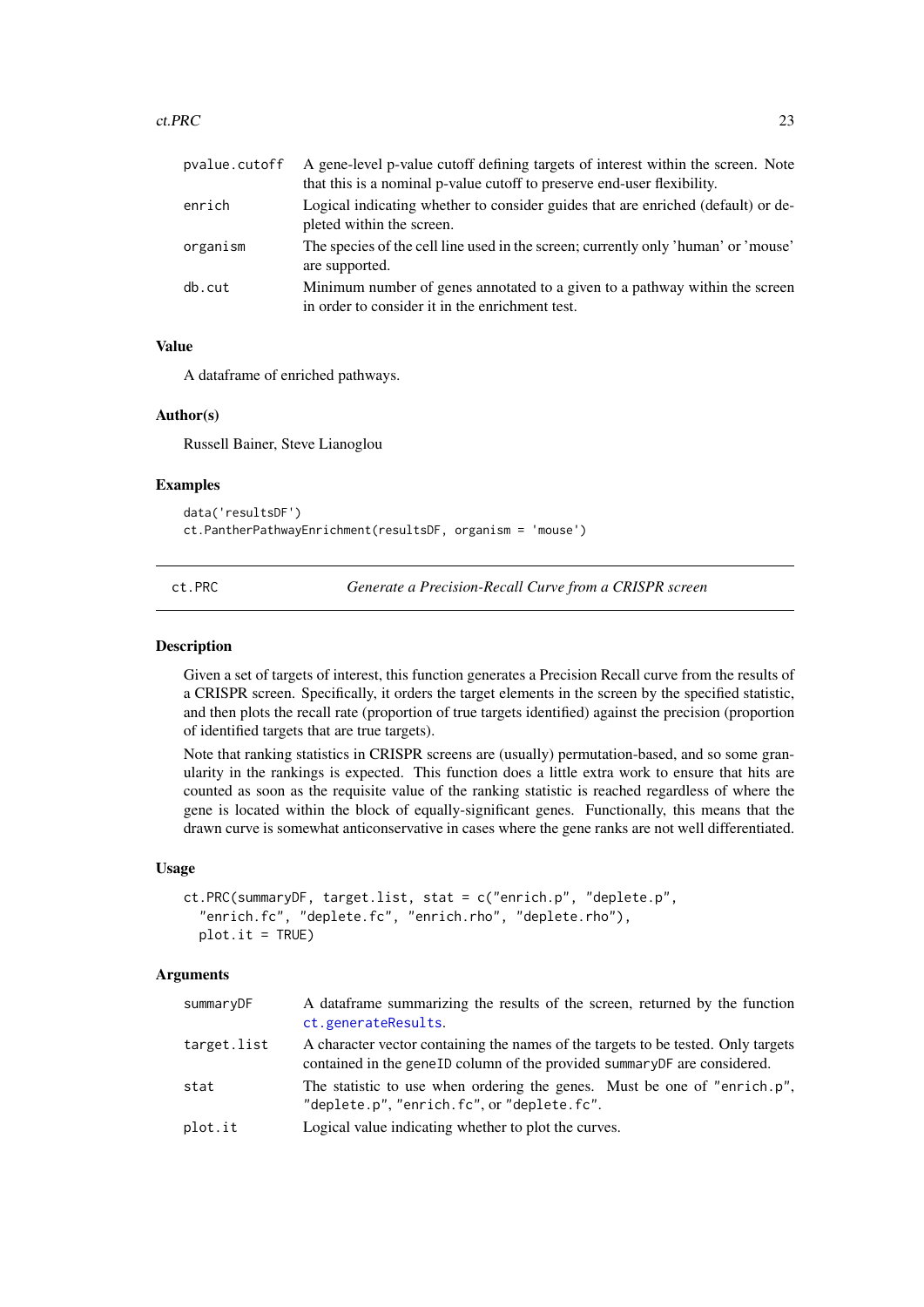#### Value

A list containing the the x and y coordinates of the curve.

#### Author(s)

Russell Bainer

#### Examples

```
data('resultsDF')
data('essential.genes') #Note that this is an artificial example.
pr <- ct.PRC(resultsDF, essential.genes, 'enrich.p')
str(pr)
```
<span id="page-23-1"></span>ct.prepareAnnotation *Check and optionally subset an annotation file for use in a Crispr Screen*

# Description

This function processes a supplied annotation object for use in a pooled screening experiment. Originally this was processed into something special, but now it essentially returns the original annotation object in which the geneSymbol column has been factorized. This is primarily used internally during a call to the ct.generateResults() function. Also performs some minor functionality checking.

#### Usage

```
ct.prepareAnnotation(ann, object = NULL, controls = TRUE,
  throw.error = TRUE)
```
#### Arguments

| ann         | A data frame containing an annotation object with gRNA-level information<br>encoded as rows. The row names attribute should correspond to the individ-<br>ual gRNAs, and it should at minimum contain columns named "geneID" and<br>"geneSymbol" indicating the corresponding gRNA target gene ID and symbol,<br>respectively. |
|-------------|--------------------------------------------------------------------------------------------------------------------------------------------------------------------------------------------------------------------------------------------------------------------------------------------------------------------------------|
| object      | If supplied, an object with row, names to be used to subset the supplied annota-<br>tion frame for downstream analysis.                                                                                                                                                                                                        |
| controls    | The name of a value in the genesymbol column of ann that corresponds to non-<br>targeting control gRNAs. May also be supplied as a logical value, in which case<br>the function will try to identify and format nontargeting guides.                                                                                           |
| throw.error | Logical indicating whether to throw an error when controls is TRUE but no<br>nontargeting gRNAs are detected.                                                                                                                                                                                                                  |

# Value

A new annotation data frame, usually with nontargeting controls and NA values reformatted to NoTarget (and geneID set to 'no\_gid'), and the "geneSymbol" column of ann factorized. If supplied with an object, the gRNAs not present in the object will be omitted.

<span id="page-23-0"></span>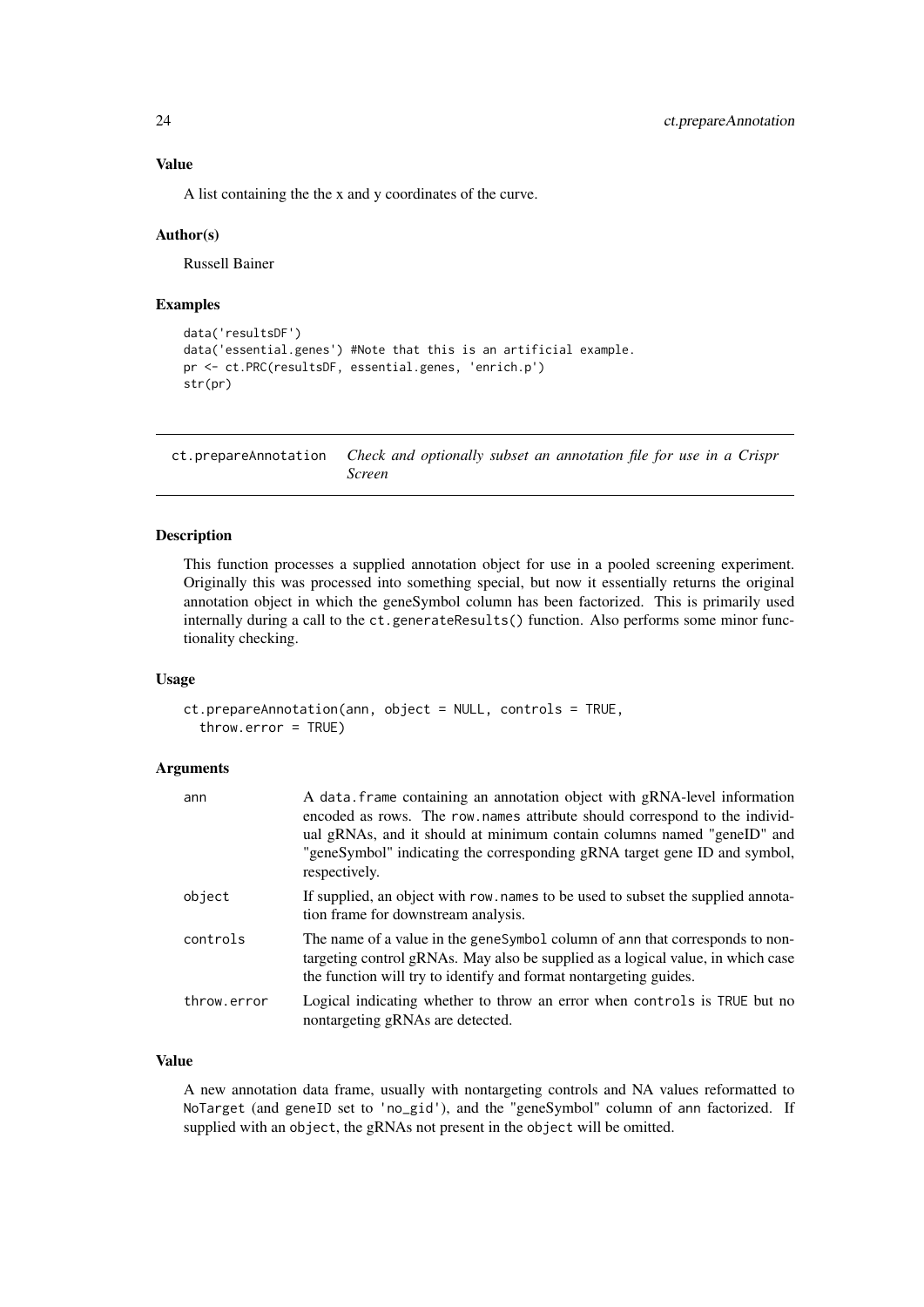#### <span id="page-24-0"></span>ct.rawCountDensities 25

#### Author(s)

Russell Bainer

# Examples

```
data('ann')
data('es')
es <- ct.filterReads(es)
newann <- ct.prepareAnnotation(ann, es)
```
ct.rawCountDensities *Visualization of Raw gRNA Count Densities*

#### Description

This function plots the per-sample densities of raw gRNA read counts on the log10 scale. The curve colors are assigned based on a user- specified sampleKey. This function is primarily useful to determine whether libraries are undersequenced (low mean raw gRNA counts), contaminated (many low-abundance gRNAs present), or if PCR artifacts may be present (subset of extremely abundant guides, multiple gRNA distribution modes). In most well-executed experiments the majority of gRNAs will form a tight distribution around some reasonably high average read count (hundreds of reads), at least among the control samples. Excessively low raw count values can compromise normalization steps and subsequent estimation of gRNA levels, especially in screens in which most gRNAs have minimal effects on cell viability.

# Usage

ct.rawCountDensities(eset, sampleKey = NULL)

# Arguments

| eset      | An Expression Set object containing, at minimum, count data accessible by ex-<br>prs() and some phenoData.                                                                                                                       |
|-----------|----------------------------------------------------------------------------------------------------------------------------------------------------------------------------------------------------------------------------------|
| sampleKey | A sample key, supplied as a (possibly ordered) factor linking the samples to<br>experimental variables. The names attribute should exactly match those present<br>in eset, and the control set is assumed to be the first level. |

# Value

A density plot as specified on the default device.

# Author(s)

Russell Bainer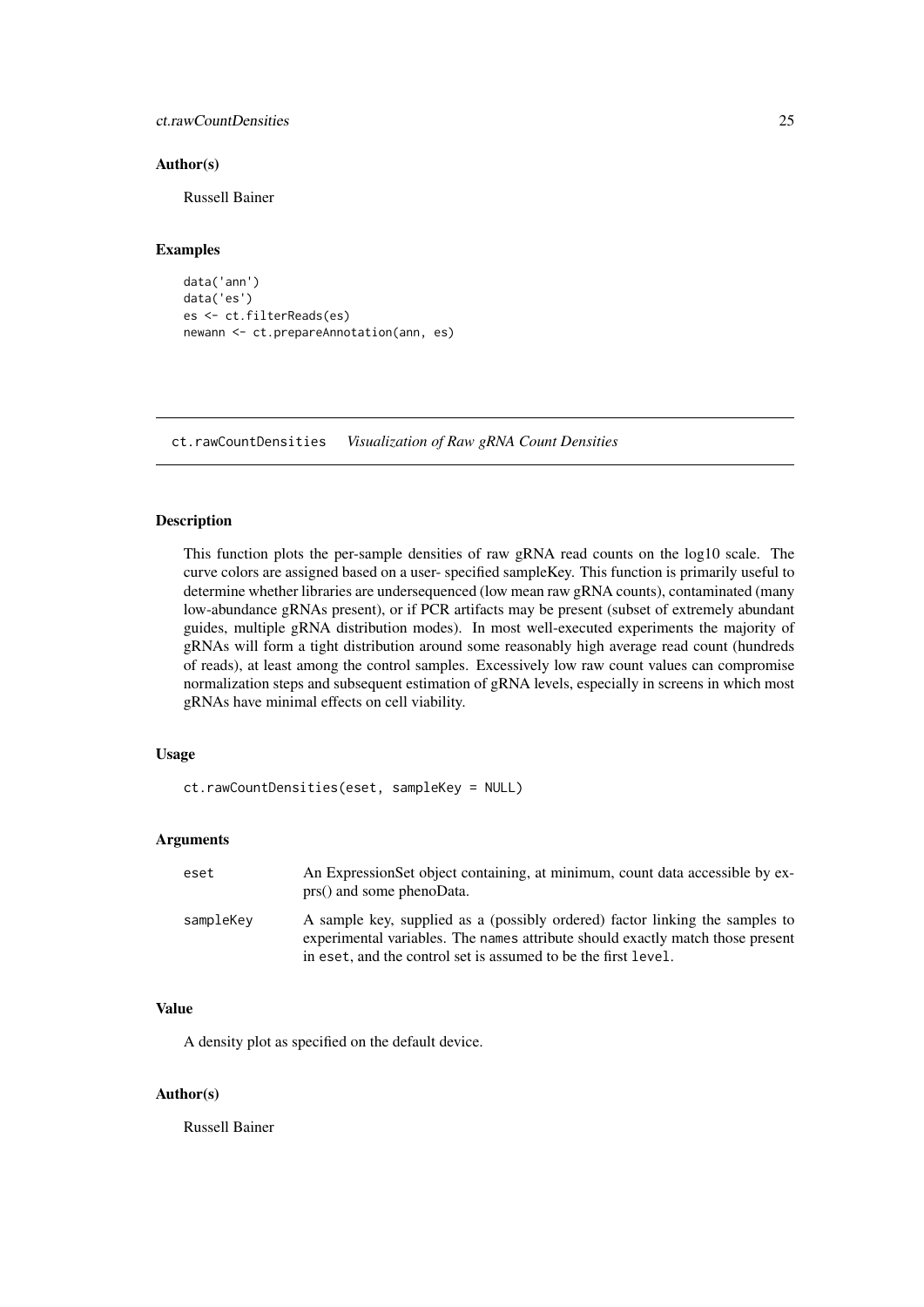# Examples

```
data('es')
#Build the sample key
library(Biobase)
sk <- relevel(as.factor(pData(es)$TREATMENT_NAME), "ControlReference")
names(sk) <- row.names(pData(es))
ct.rawCountDensities(es, sk)
```

| ct.resultCheck | Determine whether a supplied object contains the results of a Pooled<br>Screen |
|----------------|--------------------------------------------------------------------------------|
|                |                                                                                |

# Description

Many gCrisprTools functions operate on a data. frame of results generated by a CRISPR screen. This function takes in a supplied object and returns a logical indicating whether the object can be treated as one of these data.frames for the purposes of downstream analyses. This is largely used internally, but can be useful if a user needs to build a result object for some reason.

### Usage

```
ct.resultCheck(summaryDF)
```
# Arguments

summaryDF A data.frame, usually returned by ct.generateResults. if you need to generate one of these by hand for some reason, see the example resultsDF object loaded in the example below.

# Value

A logical indicating whether the object is of the appropriate format.

# Author(s)

Russell Bainer

```
data('resultsDF')
ct.resultCheck(resultsDF)
```
<span id="page-25-0"></span>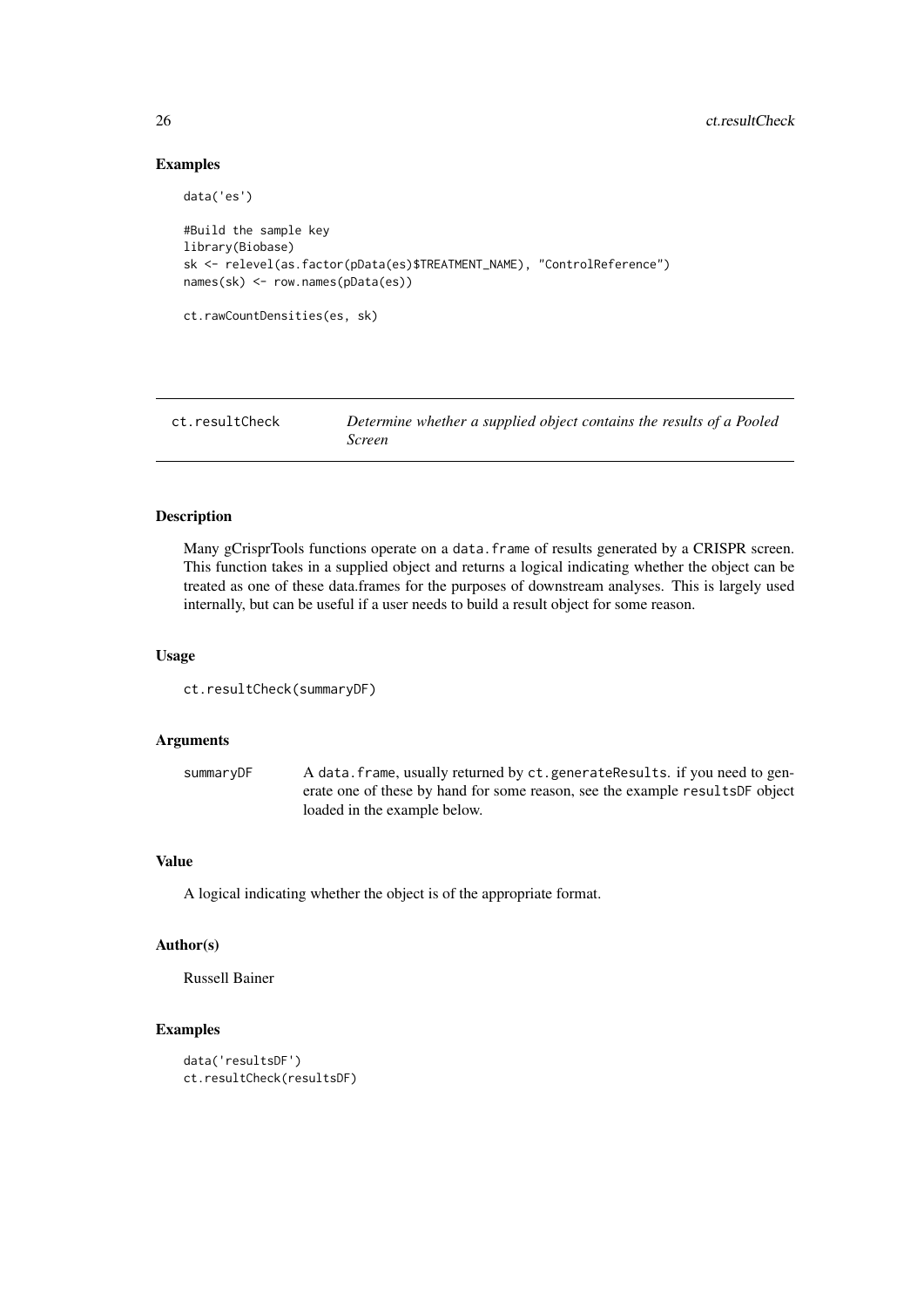<span id="page-26-0"></span>ct.ROC *Generate a Receiver-Operator Characteristic (ROC) Curve from a CRISPR screen*

#### Description

Given a set of targets of interest, this function generates a ROC curve and associated statistics from the results of a CRISPR screen. Specifically, it orders the elements targeted in the screen by the specified statistic, and then plots the cumulative proportion of positive hits on the y-axis. The corresponding vextors and Area Under the Curve (AUC) statistic are returned as a list.

Note that ranking statistics in CRISPR screens are (usually) permutation-based, and so some granularity is expected. This function does a little extra work to ensure that hits are counted as soon as the requisite value of the ranking statistic is reached regardless of where the gene is located within the block of equally-significant genes. Functionally, this means that the drawn curve is somewhat anticonservative in cases where the gene ranks are not well differentiated.

# Usage

```
ct.ROC(summaryDF, target.list, stat = c("enrich.p", "deplete.p",
  "enrich.fc", "deplete.fc", "enrich.rho", "deplete.rho"),
  condense = TRUE, plot.it = TRUE
```
# Arguments

| summaryDF   | A dataframe summarizing the results of the screen, returned by the function<br>ct.generateResults.                                                                                                                                                                                                                                                   |
|-------------|------------------------------------------------------------------------------------------------------------------------------------------------------------------------------------------------------------------------------------------------------------------------------------------------------------------------------------------------------|
| target.list | A character vector containing the names of the targets to be tested. Only targets<br>contained in the geneID column of the provided summary DF are considered.                                                                                                                                                                                       |
| stat        | The statistic to use when ordering the genes. Must be one of "enrich.p",<br>"deplete.p", "enrich.fc", "deplete.fc", "enrich.rho", or "deplete.rho".                                                                                                                                                                                                  |
| condense    | Logical indicating whether the returned x and y coordinates should be "con-<br>densed", returning only the points at which the detected proportion of target. list<br>changes. If set to FALSE, the returned x and y vectors will explicitly indicate<br>the curve value at every position (useful for performing curve arithmetic down-<br>stream). |
| plot.it     | Logical value indicating whether to plot the curves.                                                                                                                                                                                                                                                                                                 |
|             |                                                                                                                                                                                                                                                                                                                                                      |

#### Value

A list containing the the x and y coordinates of the curve, and the AUC statistic.

### Author(s)

Russell Bainer

```
data('resultsDF')
data('essential.genes') #Note that this is an artificial example.
roc <- ct.ROC(resultsDF, essential.genes, 'enrich.p')
str(roc)
```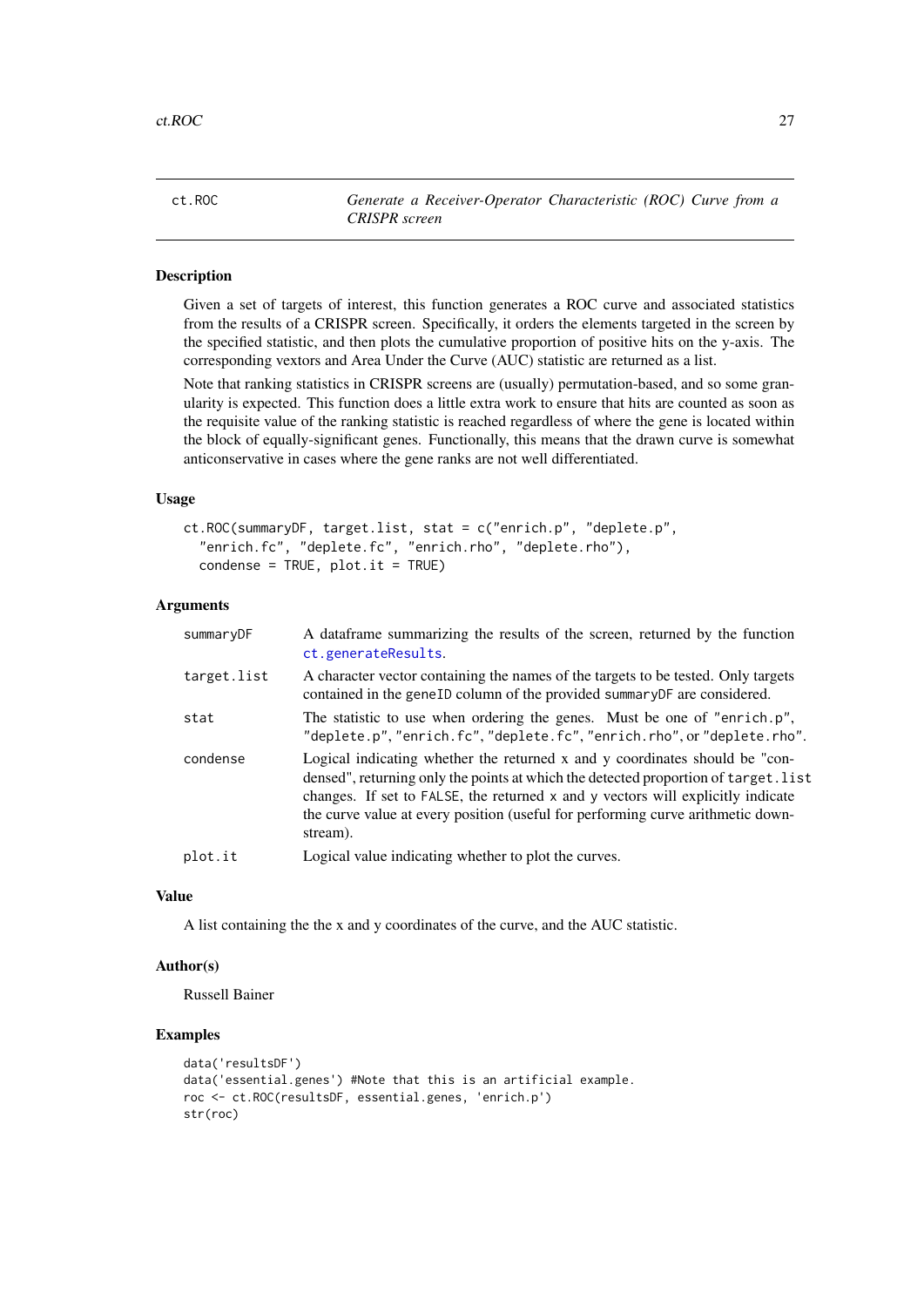<span id="page-27-0"></span>ct.stackGuides *View a stacked representation of the most variable targets or individual guides within an experiment, as a percentage of the total aligned reads*

# Description

This function identifies the gRNAs or targets that change the most from sample to sample within an experiment as a percentage of the entire library. It then plots the abundance of the top nguides as a stacked barplot for all samples in the experiment. The purpose of this algorithm is to detect potential distortions in the library composition that might not be properly controlled by sample normalization, and so the most variable entites are defined by calculating the percent of aligned reads that they contribute to each sample, and then ranking each entity by the range of these percentages across all samples. Consequently, gRNAs or Targets that are highly abundant in at least one condition will be are more likely to be identified.

# Usage

```
ct.stackGuides(eset, sampleKey = NULL, nguides = 20,
 plotType = "gRNA", annotation = NULL, ylimit = NULL,
  subset = NULL
```
#### Arguments

| eset       | An Expression Set object containing, at minimum, a matrix of gRNA abundances<br>extractable with the exprs() function, and a metadata object containing a col-<br>umn named SAMPLE_LABEL containing unique identifers for each sample. The<br>colnames should be syntactically |
|------------|--------------------------------------------------------------------------------------------------------------------------------------------------------------------------------------------------------------------------------------------------------------------------------|
| sampleKey  | An optional sample key, supplied as an ordered factor linking the samples to<br>experimental variables. The names attribute should exactly match those present<br>in eset, and the control set is assumed to be the first level.                                               |
| nguides    | The number of guides (or targets) to display.                                                                                                                                                                                                                                  |
| plotType   | A string indicating whether the individual guides should be displayed ("gRNA"),<br>or if they should be aggregated into target-level estimates ("Target") according<br>to the geneSymbol column in the annotation object.                                                      |
| annotation | An optional data.frame containing an annotation object to be used to aggregate<br>the guides into targets. gRNAs are annotated by row, and must minimally con-<br>tain a column geneSymbol indicating the target elements.                                                     |
| ylimit     | An optional numeric vector of length 2 specifying the y limits for the plot, useful<br>in comparin across studies.                                                                                                                                                             |
| subset     | An optional character vector containing the sample labels to be used in the anal-<br>ysis; all elements must be contained in the colnames of the specified eset.                                                                                                               |

#### Value

A stacked barplot displaying the appropriate entities on the default device.

# Author(s)

Russell Bainer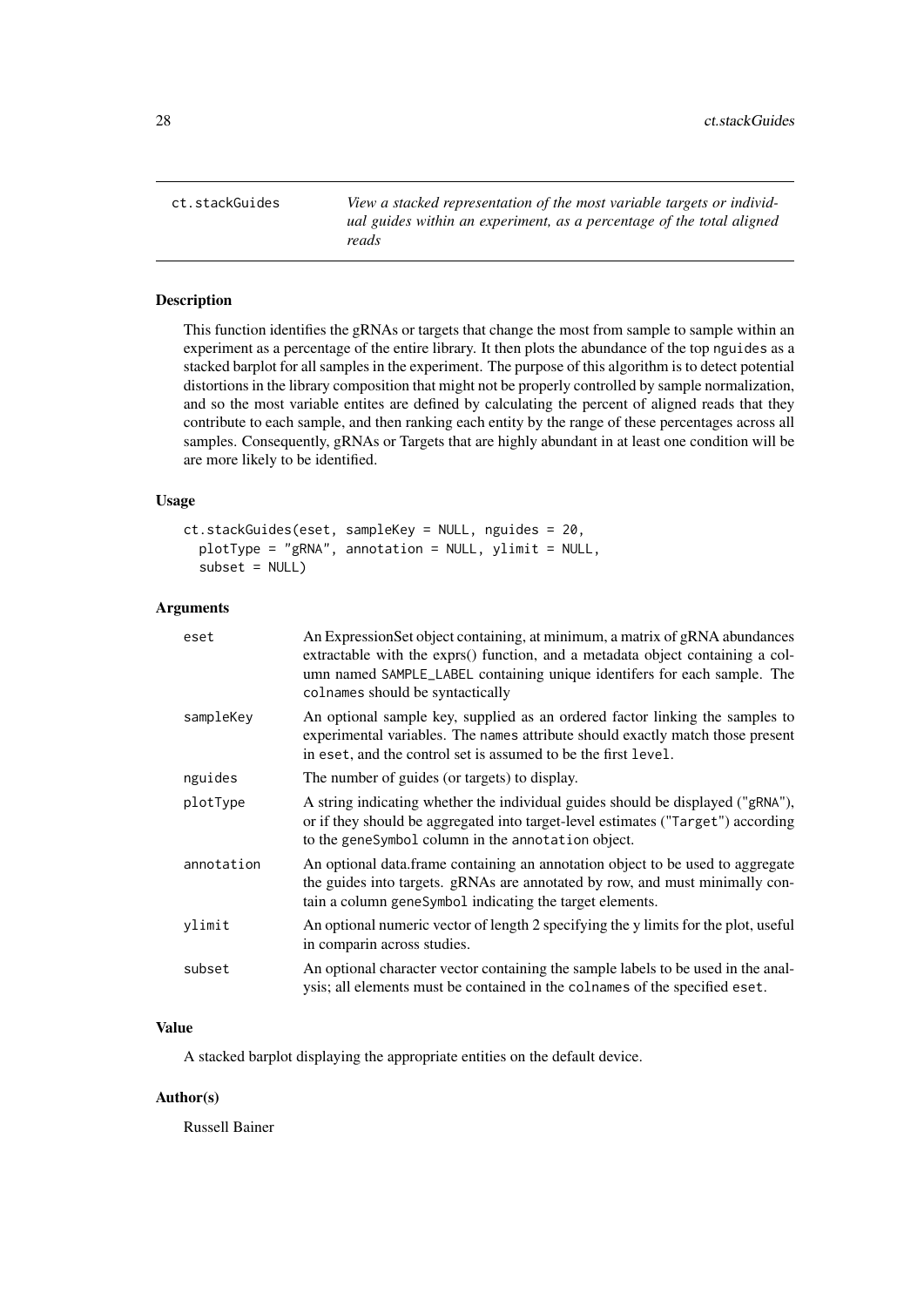#### <span id="page-28-0"></span>ct.targetSetEnrichment 29

# Examples

```
data('es')
data('ann')
ct.stackGuides(es, nguides = 20, plotType = "Target", annotation = ann, ylimit = NULL, subset = NULL)
```
#### ct.targetSetEnrichment

*Test Whether a Specified Target Set is Enriched Within a Pooled Screen*

#### Description

This function takes in a resultsDF and a vector of targets (contained in the geneID column of resultsDF) and determines whether the specified targets are enriched within the set of all significantly altered targets. It does this by iteratively testing whether targets are more likely to be among the set of enriched or depleted targets at various significance thresholds using a hypergeometric test. Note that the returned Hypergeometric P-values are not corrected for multiple testing.

Returns a list detailing the targets used in the tests, and tables indicating the results of the hypergeometric test at various significance thresholds.

# Usage

```
ct.targetSetEnrichment(summaryDF, targets, enrich = TRUE,
  ignore = NULL)
```
#### Arguments

| summaryDF | A dataframe summarizing the results of the screen, returned by the function<br>ct.generateResults.                                                                                                                                                                                                               |
|-----------|------------------------------------------------------------------------------------------------------------------------------------------------------------------------------------------------------------------------------------------------------------------------------------------------------------------|
| targets   | A character vector containing the names of the targets to be tested. Only targets<br>contained in the geneID column of the provided summaryDF are considered.                                                                                                                                                    |
| enrich    | Logical indicating whether to consider guides that are enriched (default) or de-<br>pleted within the screen.                                                                                                                                                                                                    |
| ignore    | Optionally, a character vector containing elements of the gene <sub>ID</sub> column of the<br>provided summary DF that should be ignored in the analysis (e.g., unassignable or<br>nonfunctional targets, such as nontargeting controls). By default, this function<br>omits targets with geneSymbol 'NoTarget'. |

#### Value

A named list containing the tested target set and tables detailing the hypergeometric test results using various P-value and Q-value thresholds.

# Author(s)

Russell Bainer

```
data(resultsDF)
tar <- sample(unique(resultsDF$geneID), 20)
res <- ct.targetSetEnrichment(resultsDF, tar)
```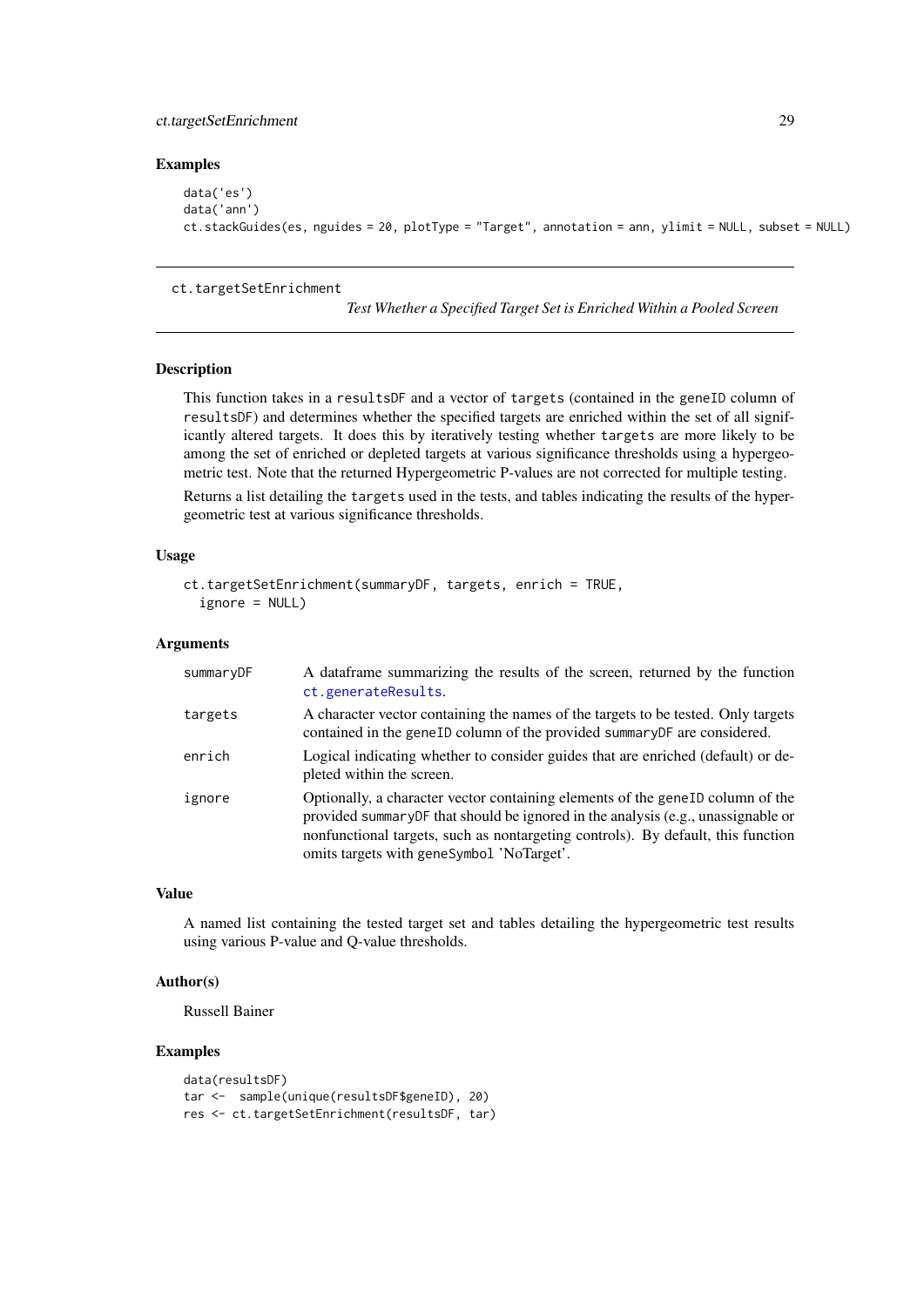<span id="page-29-0"></span>

# Description

This is a function for displaying candidates from a crispr screen, using the information summarized in the corresponding fit and the output from ct.generateResults(). The fold change and standard deviation estimates for each gRNA associated with each target (extracted from the coefficients and stdev.unscaled slot of fit) are plotted on the y axis. Targets are selected on the basis of their gene-level enrichment or depletion P-values; in the case of ties, they are ranked on the basis of their corresponding Rho statistics.

# Usage

```
ct.topTargets(fit, summaryDF, annotation, targets = 10, enrich = TRUE,
  contrast.term = NULL)
```
# Arguments

| fit           | An object of class MArrayLM containing, at minimum, a coefficents slot with<br>coefficients from the comparison, and a stdev. unscaled slot with the corre-<br>sponding standard deviation of the coefficent estimates. The row names at-<br>tribute should ideally match that which is found in annotation. |
|---------------|--------------------------------------------------------------------------------------------------------------------------------------------------------------------------------------------------------------------------------------------------------------------------------------------------------------|
| summaryDF     | A data frame summarizing the results of the screen, returned by the function<br>ct.generateResults.                                                                                                                                                                                                          |
| annotation    | An annotation object for the experiment. gRNAs are annotated by row, and must<br>minimally contain a column geneSymbol.                                                                                                                                                                                      |
| targets       | Either the number of top targets to display, or a list of genesymbols contained<br>in the geneSymbol slot of the annotation object.                                                                                                                                                                          |
| enrich        | Logical indicating whether to display guides that are enriched (default) or de-<br>pleted within the screen. If a vector of geneSymbols is specified, this controls<br>the left-t0-right ordering of the corresponding gRNAs.                                                                                |
| contrast.term | If a fit object with multiple coefficients is passed in, a string indiating the coef-<br>ficient of interest.                                                                                                                                                                                                |

# Value

An image on the default device indicating each gRNA's log2 fold change and the unscaled standard deviation of the effect estimate, derived from the MArrayLM object.

# Author(s)

Russell Bainer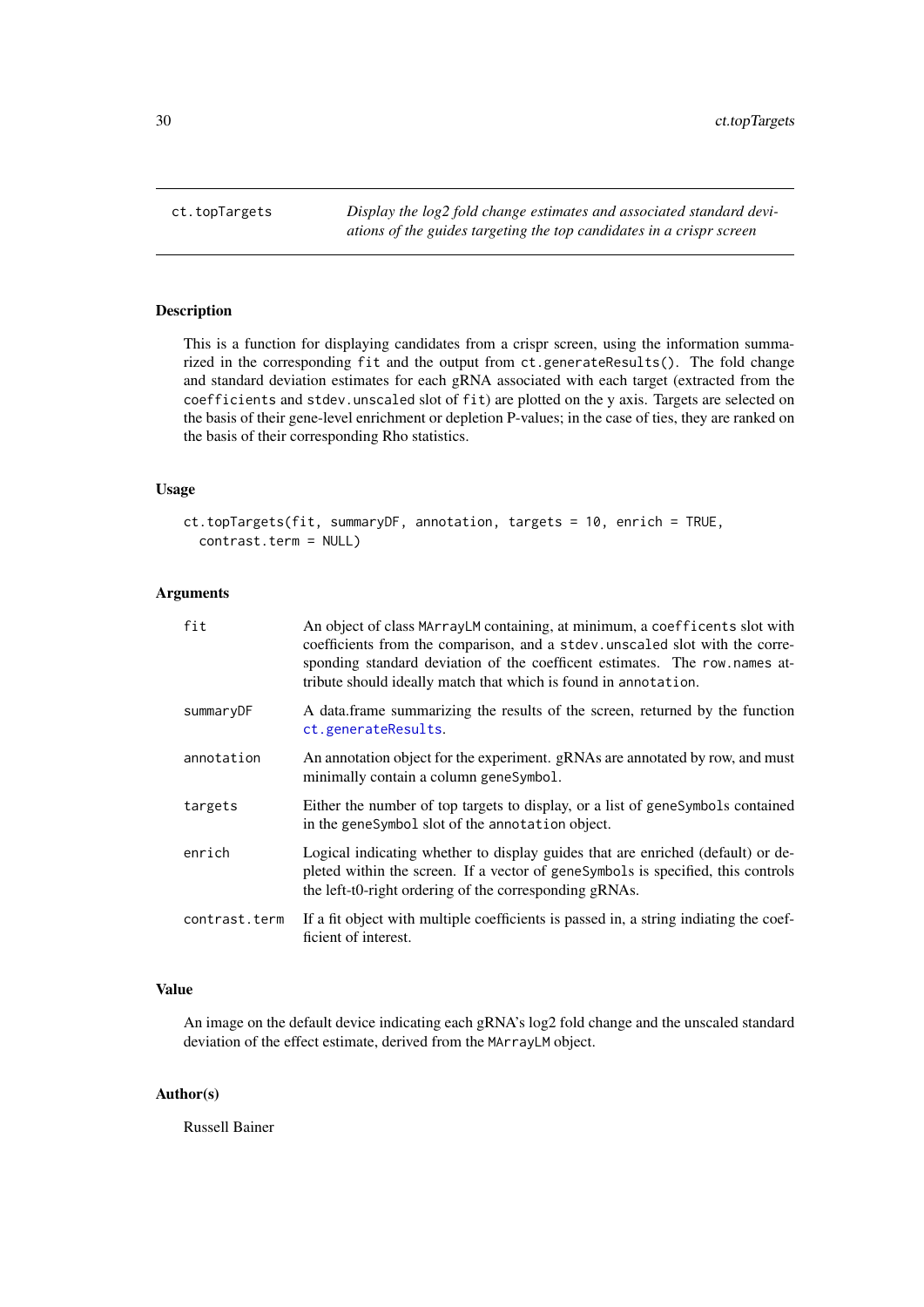#### <span id="page-30-0"></span>ct.viewControls 31

# Examples

```
data('fit')
data('resultsDF')
data('ann')
ct.topTargets(fit, resultsDF, ann)
```
<span id="page-30-1"></span>ct.viewControls *View nontargeting guides within an experiment*

# Description

This function tries to identify, and then plot the abundance of, the full set of non-targeting controls from an ExpressionSet object. Ideally, the user will supply a geneSymbol present in the appropriate annotation file that uniquely identifies the nontargeting gRNAs. Absent this, the the function will search for common identifier used by nontargeting controls (geneID "no\_gid", or geneSymbol NA).

# Usage

```
ct.viewControls(eset, annotation, sampleKey, geneSymb = NULL,
 normalize = TRUE, lib.size = NULL)
```
# Arguments

| eset       | An Expression Set object containing, at minimum, a matrix of gRNA abundances<br>extractable with the exprs function.                                                                                                                                                                                                                                                       |
|------------|----------------------------------------------------------------------------------------------------------------------------------------------------------------------------------------------------------------------------------------------------------------------------------------------------------------------------------------------------------------------------|
| annotation | An annotation data.frame for the experiment. gRNAs are annotated by row, and<br>must minimally contain columns geneSymbol and geneID.                                                                                                                                                                                                                                      |
| sampleKey  | A sample key, supplied as an ordered factor linking the samples to experimental<br>variables. The names attribute should exactly match those present in eset, and<br>the control condition is assumed to be the first level.                                                                                                                                               |
| geneSymb   | The geneSymbol identifier in annotation that corresponds to nontargeting gR-<br>NAs. If absent, ct. ViewControls will attempt to infer nontargeting guides by<br>searching for "no_gid" or NA in the appropriate columns.                                                                                                                                                  |
| normalize  | Logical indicating whether to attempt to normalize the data in the eset by DE-<br>Seq size factors present in the metadata. If TRUE, then the metadata must contain<br>a column containing these factors, named sizeFactor.crispr-gRNA.                                                                                                                                    |
| lib.size   | An optional vector of voom-appropriate library size adjustment factors, usually<br>calculated with calcNormFactors and transformed to reflect the appropriate<br>library size. These adjustment factors are interpreted as the total library sizes<br>for each sample, and if absent will be extrapolated from the columnwise count<br>sums of the exprs slot of the eset. |

# Value

An image of nontargeting control gRNA abundances on the default device.

# Author(s)

Russell Bainer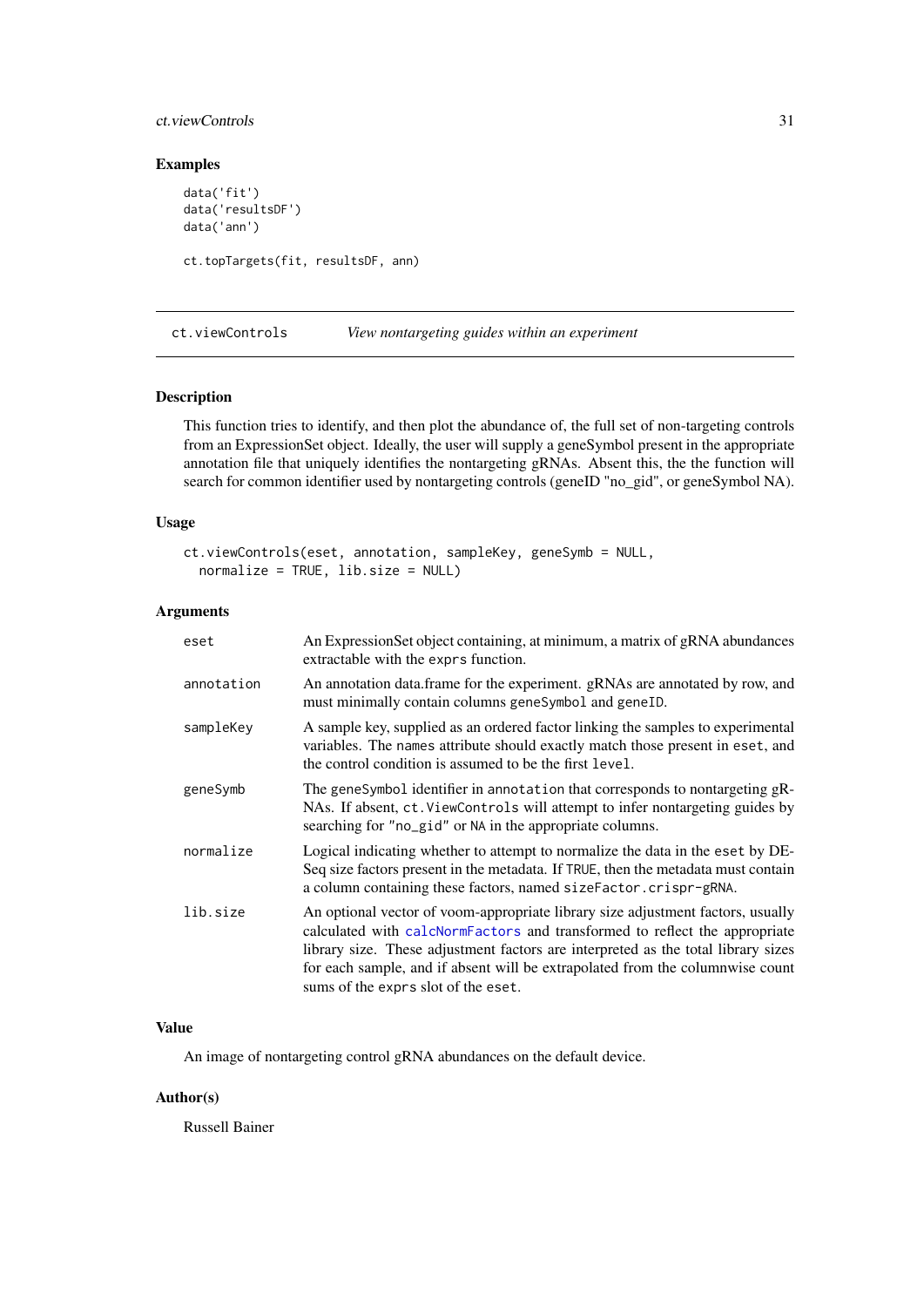# Examples

```
data('es')
data('ann')
#Build the sample key
library(Biobase)
sk <- ordered(relevel(as.factor(pData(es)$TREATMENT_NAME), "ControlReference"))
names(sk) <- row.names(pData(es))
ct.viewControls(es, ann, sk, geneSymb = NULL, normalize = FALSE)
ct.viewControls(es, ann, sk, geneSymb = NULL, normalize = TRUE)
```
ct.viewGuides *Generate a Plot of individual gRNA Pair Data in a Crispr Screen*

# Description

This function generates a visualization of the effect estimates from a MArrayLM model result for all of the individual guides targeting a particular element, specified somewhere in the library annotation file. The estimated effect size and variance is plotted relative to zero for the specified contrast, with the color of the dot indicating the relative scale of the of the guide intercept within the model framework, with warmer colors indicating lowly expressed guides. For comparison, the density of gRNA fold change estimates is privided in a pane on the right, with white lines indicating the exact levels of the individual guides.

#### Usage

ct.viewGuides(gene, fit, ann, type = "geneSymbol", contrast.term = NULL, ylims = NULL)

#### Arguments

| gene          | the name of the target element of interest, contained within the "type" column<br>of the annotation file.                                                                                                                                                              |
|---------------|------------------------------------------------------------------------------------------------------------------------------------------------------------------------------------------------------------------------------------------------------------------------|
| fit           | An object of class MArrayLM containing, at minimum, an "Amean" slot con-<br>taining the guide level abundances, a "coefficients" slot containing the effect<br>estimates for each guide, and an "stdev.unscaled" slot giving the coefficient stan-<br>dard Deviations. |
| ann           | A data.frame object containing the gRNA annotations. At mimimum, it should<br>have a column with the name specified by the type argument, containing the<br>element targeted by each guide.                                                                            |
| type          | A character string indicating the column in ann containing the target of interest.                                                                                                                                                                                     |
| contrast.term | If a fit object with multiple coefficients is passed in, a string indiating the coef-<br>ficient of interest.                                                                                                                                                          |
| ylims         | An optional numeric vector of length 2 indicating the extremes of the y-axis<br>scale.                                                                                                                                                                                 |

# Value

An image summarizing gRNA behavior within the specifed gene on the default device.

<span id="page-31-0"></span>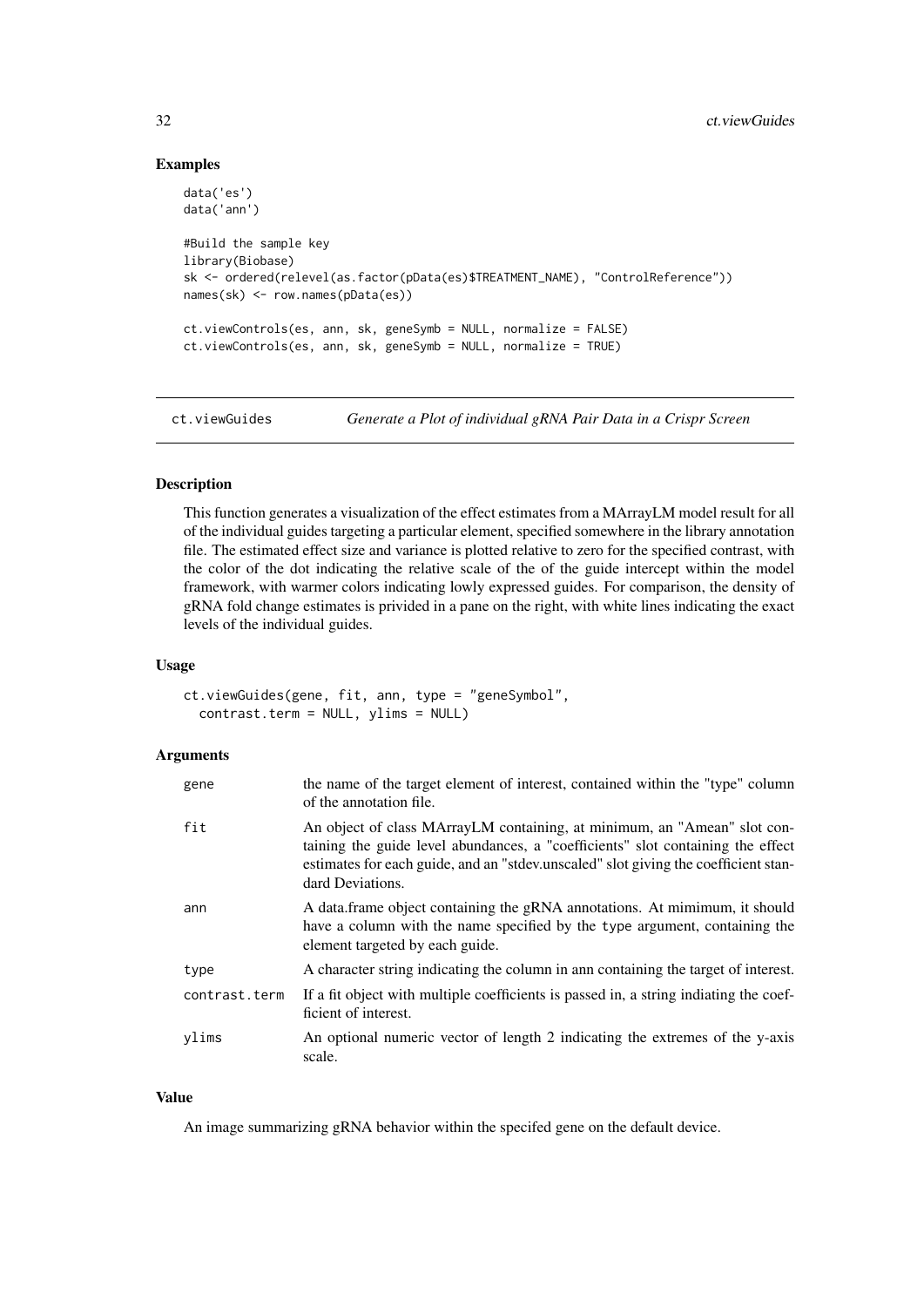<span id="page-32-0"></span>

# Author(s)

Russell Bainer

#### Examples

```
data('fit')
data('ann')
ct.viewGuides('Target1633', fit, ann)
```
es *ExpressionSet of count data from a Crispr screen with strong selection*

# Description

Expressionset of raw counts from a screen in mouse cells performed at Genentech, Inc. All sample, gRNA, and Gene information has been anonymized and randomized.

# Source

Genentech, Inc.

# See Also

Please see 'vignettes/Crispr\_example\_workflow.R' for details.

# Examples

data("es") print(es)

| essential.genes | Artificial list of 'essential' genes in the example Crispr screen included |
|-----------------|----------------------------------------------------------------------------|
|                 | for plotting purposes                                                      |

# Description

Example gene list, designed to demonstrate ROC and PRC functions All sample, gRNA, and Gene information has been anonymized and randomized.

# Source

Russell Bainer

# See Also

Please see 'vignettes/Crispr\_example\_workflow.R' for details.

```
data("essential.genes")
essential.genes
```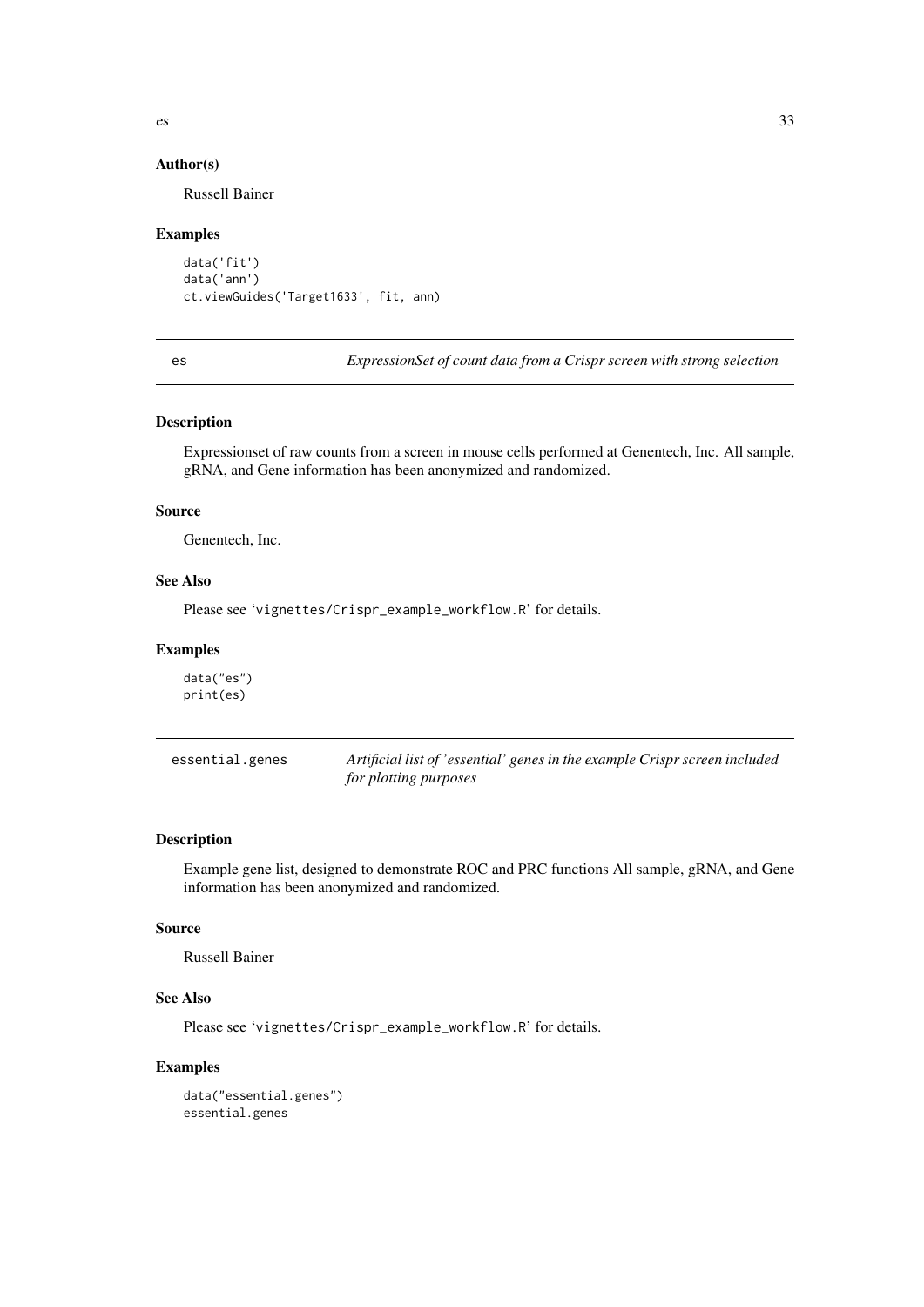# <span id="page-33-0"></span>Description

A precalculated fit object (class MArrayLM) comparing the death and control expansion arms of a crispr screen performed at Genentech, Inc. All sample, gRNA, and Gene information has been anonymized and randomized.

# Source

Genentech, Inc.

# See Also

Please see 'vignettes/Crispr\_example\_workflow.R' for model details.

# Examples

data("fit") show(fit)

resultsDF *Precalculated gene-level summary of a crispr screen*

# Description

A precalculated summary Dataframe comparing the death and control expansion arms of the provided example Crispr screen (using 8 cores, seed = 2). All sample, gRNA, and Gene information has been anonymized and randomized.

# Source

Genentech, Inc.

# See Also

Please see 'vignettes/Crispr\_example\_workflow.R' for model details.

```
data("resultsDF")
head(resultsDF)
```